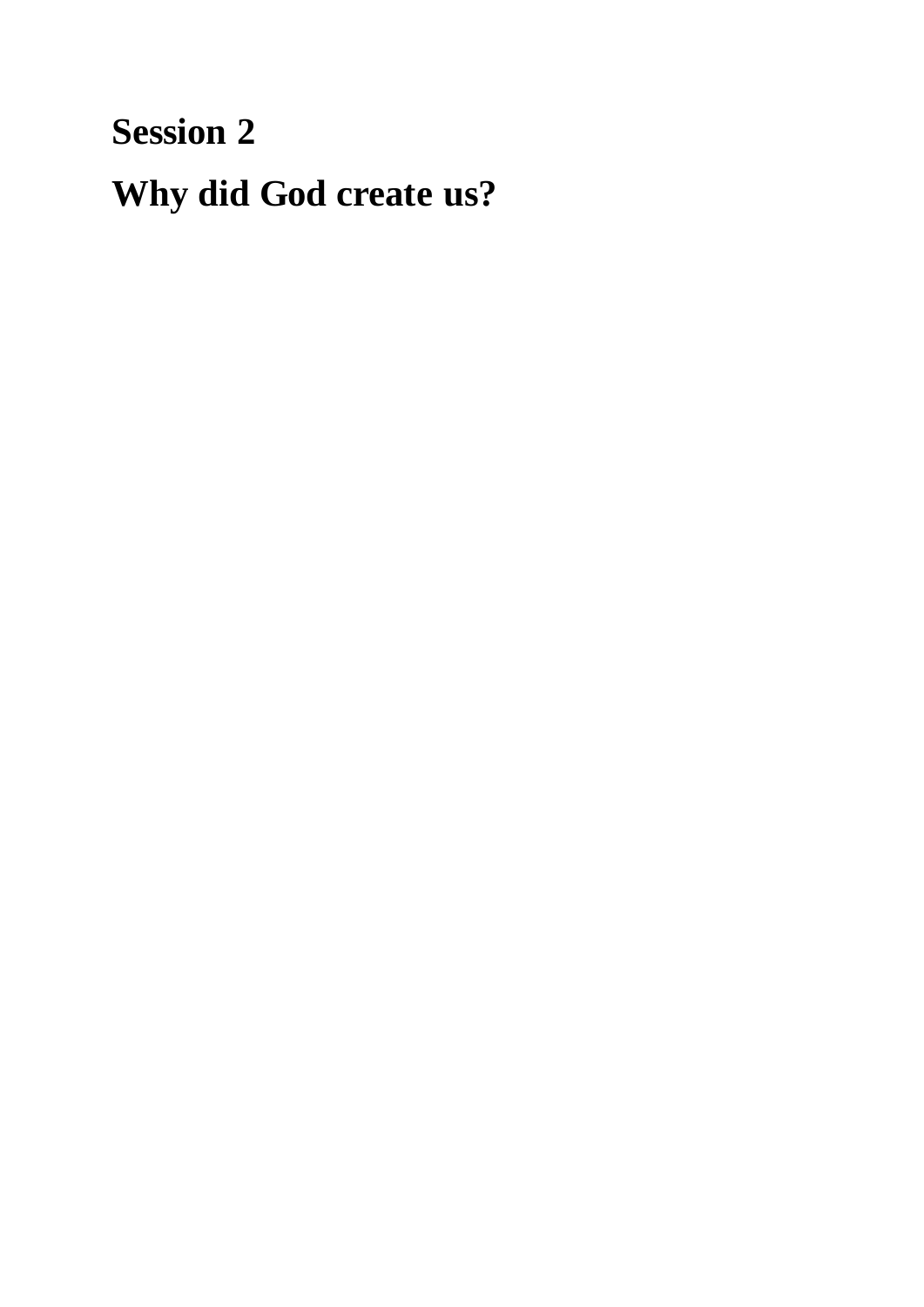In the name of God

In the previous session, it was stated that if a person surveys himself a little, he will find that without communication with God, he cannot have proper breathing and healthy movement. It was also stated that atheism is associated with emptiness, and emptiness with anxiety, man always escapes from anxiety and emptiness. So, in fact, the food of the human soul, whether it wants to or not, is religiosity.

Due to the feeling of emptiness, one of the problems that arises for man is the loss of the meaning of his life and the philosophy of his creation.

In this session we ask the question:" What is the philosophy of life, or the purpose of human creation?" the question often arises for man:" why did God create us?" you should note that this question arises from two dimensions and two origins: one from the psychological dimension and origin, and the other from the rational origin.

# **Why do we say why?**

Let us first give an example of the psychological origin of this question, which arises in man because he reaches a dead end in life: consider a person who spends all his energy to find a friend according to the address given to him. He was told: take this address, find a certain square, street and alley and go to your friend's house.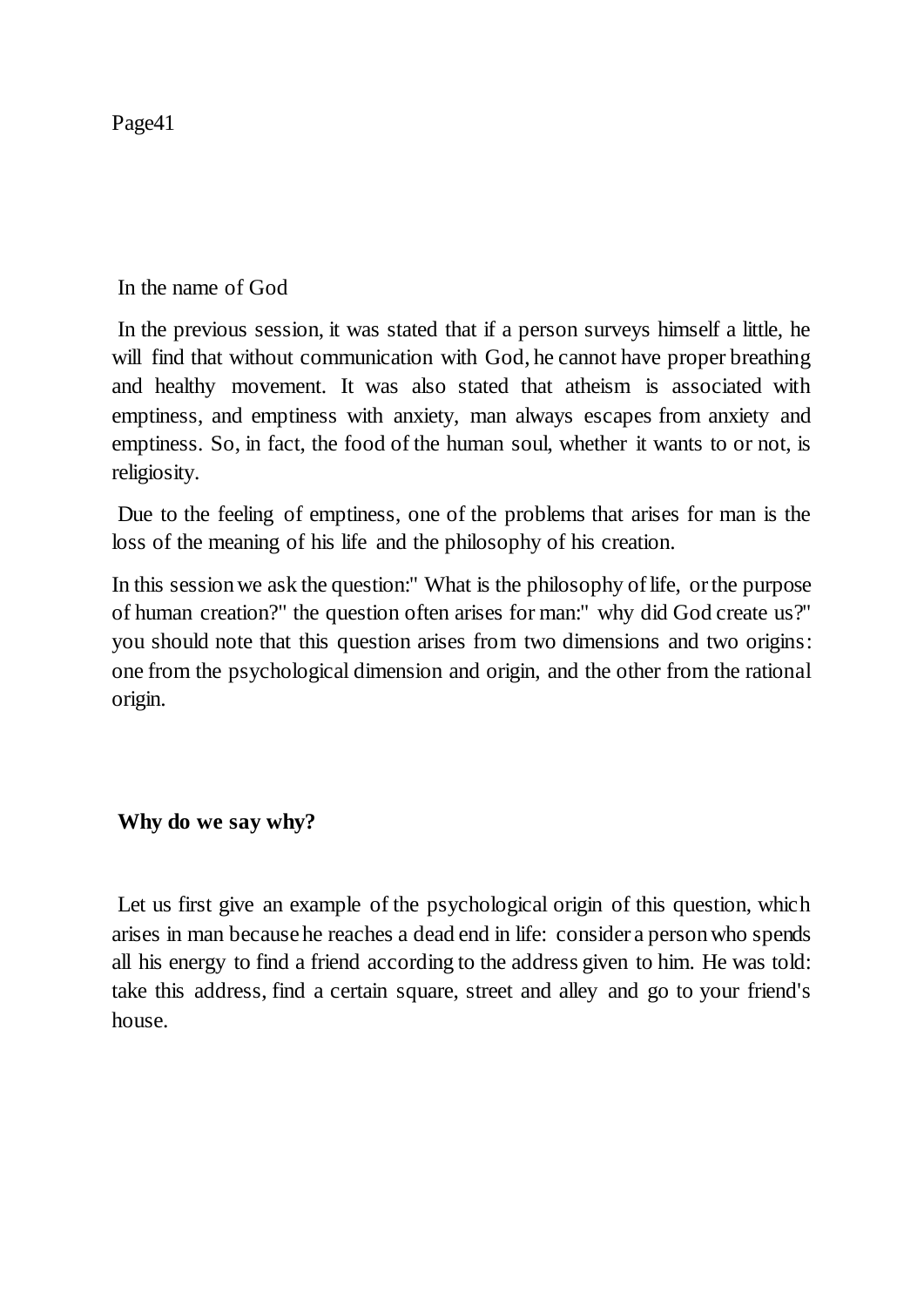He also takes the address and moves on. He goes from street to street, and from alley to alley, but whatever he searches for, he does not find his friend's house, and he does not find what he is looking for. Here, at this time, he says to himself: what was this address, why did they give me this address to confuse me? That is, because he did not get what he wanted, and his work and efforts were in vain in his own eyes, he questions the address, why did they give me this address, what was it that I did?

Now my question to you is to pay close attention to this example, when do people put" why "on their work? Why? and how did that person say," why did they give me this address?" you will answer that because he could not reach his desired goal through that address, which was to find his friend's house. So my question is, when do we put "why" in our work and say: why? In other words, why do we say "why"? Why did we leave? Why did they give us this address? Why did we do this, why did we not do that, why did we come into this world at all? And why did God create us?

So it must first be clarified, psychologically, when man asks," why did God create me?" the answer is that if a person goes astray in life and does not achieve what his life demands, and feels emptiness and fruitlessness in life, the question subconsciously arises:" why did God create me at all?". Because his existence and his being in this world was questioned for him. So it is a principle that whenever a person acts in such a way that he does not achieve what he wants, the question of why he did that action beings because he did not achieve the result, so that with this question he wants to question the whole action, man is always like this.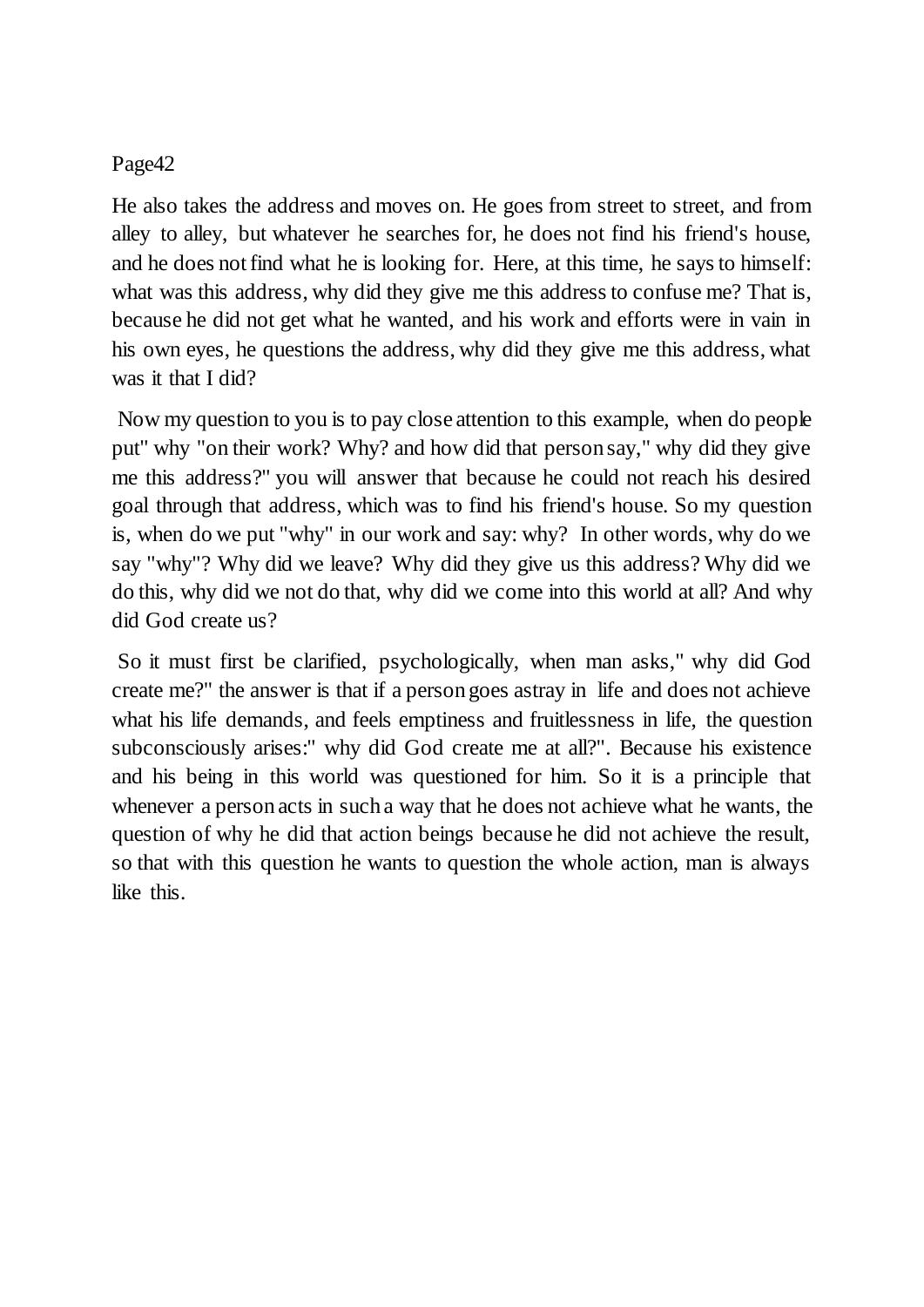In this regard, if he does not achieve the goal that his nature and life wants, he asks the reason for his creation, why did God create him and bring him to this world? Every human being in such a situation has such a question psychologically. Just like a person whose goal was to reach his friend, but no matter what he did, he did not get what he wanted, so he hesitates about the address, the way and the motive for coming, and a question arises for him and he questions the whole thing and says why did I do this at all! On the other hand, if he had come to his friend's house and met him, such a question would never have occurred to him. A human being who steps on the path of his human perfection and advances on the path of nature, there is no such question in his mind at all, why did God create me? Because the further he goes, the more he feels closer to his destination and continues to live with full vivacity. It is important to know that the question raised does not arise for scholars and mystics. With all their efforts, they advance their lives in enjoying the desired perfections as much as possible and end them beautifully.

It is narrated that the question itself on the Day of Judgment (limbo) is a form of torment. But which question? Any question is not a torment. It is a tormenting and annoying question that denies the result of human life. Whoever asks why God brought us into this world actually thinks that he came to this world in vain, and he is saying why God has done in vain! So if a person lives in a way that does not reach the goal of his life and nature, he will feel futile and therefore question his life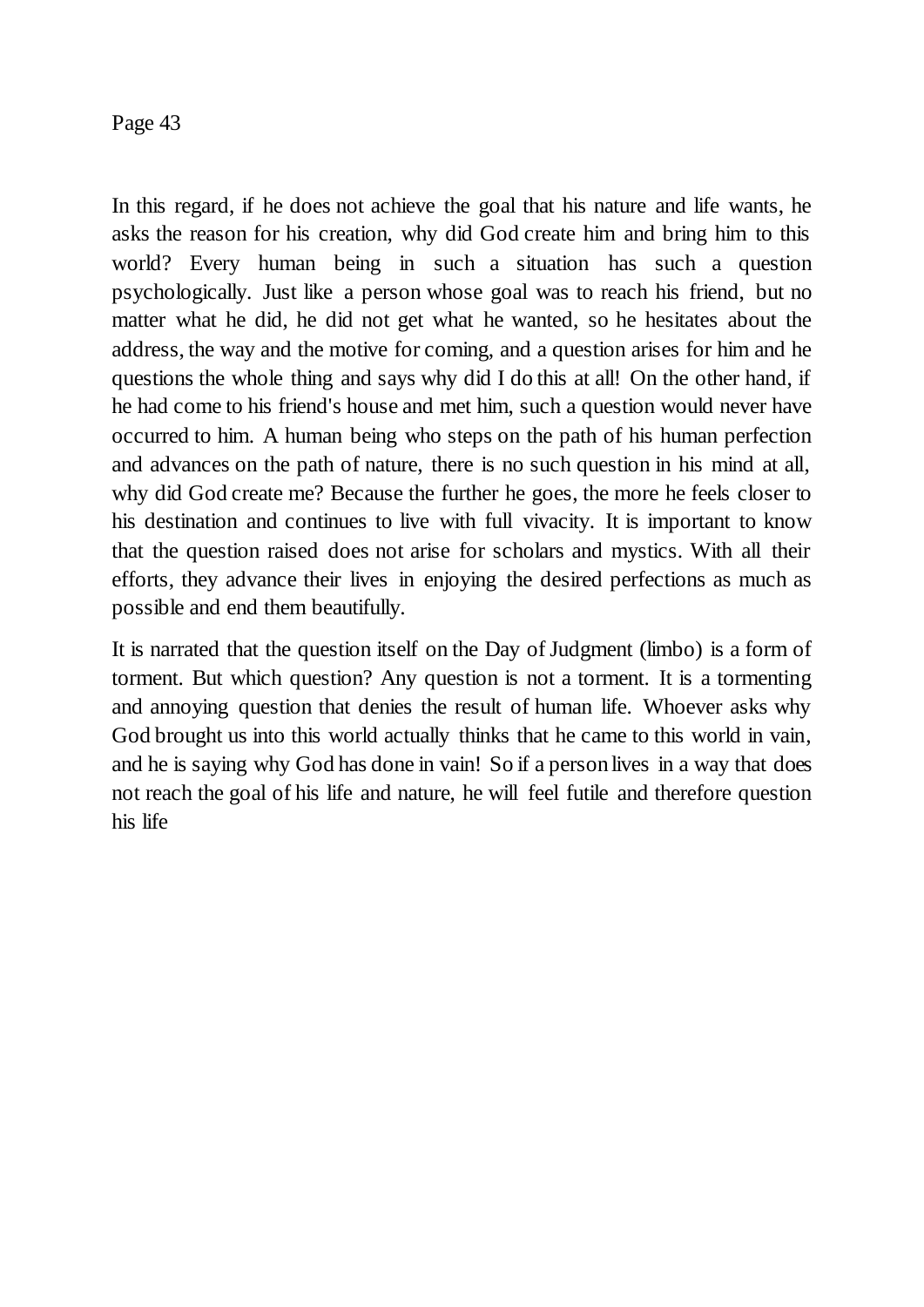But if he takes the address that has been given to man all his life and according to it he goes from this house and from this stage to a higher stage and from there to the stage of intellect and from intellect to the stage of heart. And be able to face the highest truths with the eyes of the heart. And finally, seeing that he has reached a place that shows the address and he wanted to reach it, he never asks what life is? Like someone who goes to the right address and knocks on the door and sees his friend open the door, does he ask," why did I come here?" or vice versa; he says:" hello" and greets, shakes hand and hugs with an open face? In this case, man no longer has the question:" why did I come here?" Or "why did I see you?" These words no longer exist at all. In fact, what he wanted happened.

Rumi says: when the thirsty reach the water, they never ask why the water is water and the why we reached the water, but on the contrary, they drink with all their might to quench their thirst.

When you say to a thirsty man, "Make haste! There is water in the cup: take the water at once."

Will the thirsty man say in any event? - "This is (mere) assertion: go from my side, o pretender! Get thee far away!

Because he gets what he wants, he takes the water and eats it. Because he wants water to quench his thirst. These words are no longer spoken: "you have to prove that water is water! Because he has got what his thirsty soul wants. For this reason, he accepts without question.

Man is such that he has a sublime destination in the depths of his soul, and if he does not reach that destination, he questions himself, himself and all his deeds. He says: "what did I do? Why did it happen?"...

Note, of course,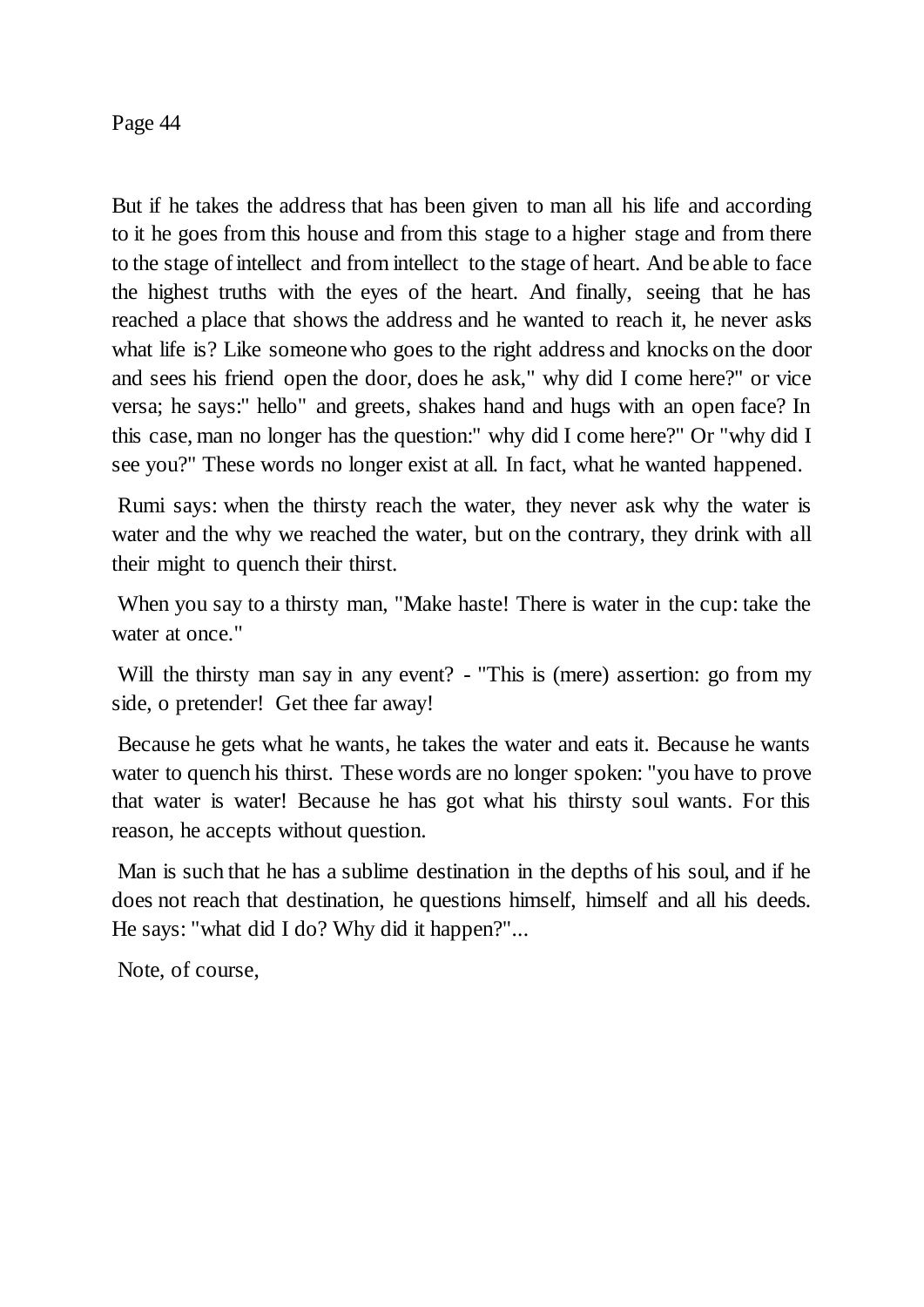That the "whys" that are out of curiosity are different from the "whys" that are out of cessation and frustration, our discussion is currently on the "whys" of the second type.

# **The human soul seeks God**

through self-knowledge, man realizes that he wants "God" and if they do not give him what he wants, which is "God", he also says:" why?" why did God create me? What kind of life is this? Why did this happen? O world! Damn you! All these words show that this man did not answer "his soul and nature". In the previous session, it was said that non-religious life is an empty life, because what is true is God and everything else is a tool! And if the non-religious (secular) life is to fall into emptiness and misguidance, then surely such annoying questions will be part of that life. But if one really has a religious life and is attached to God, one will never have such annoying questions.

Inevitably, there is a problem in the world of youth today, and that problem is emptiness or nihilism. The youth is a doctor, an engineer, a shopkeeper, but he is absurd. This was not the case in the past because there was not much aristocracy and luxury and lives had retained their religious meaning. The question itself:" how can we save ourselves from the dilemma of emptiness?" it is a sign of the emptiness of life! Someone who says why did God create me? He asks this question because he has reached emptiness! In fact, he did not reach the address he was supposed to reach with his life (soul)! And he has no language to express his mental problem and seeks salvation.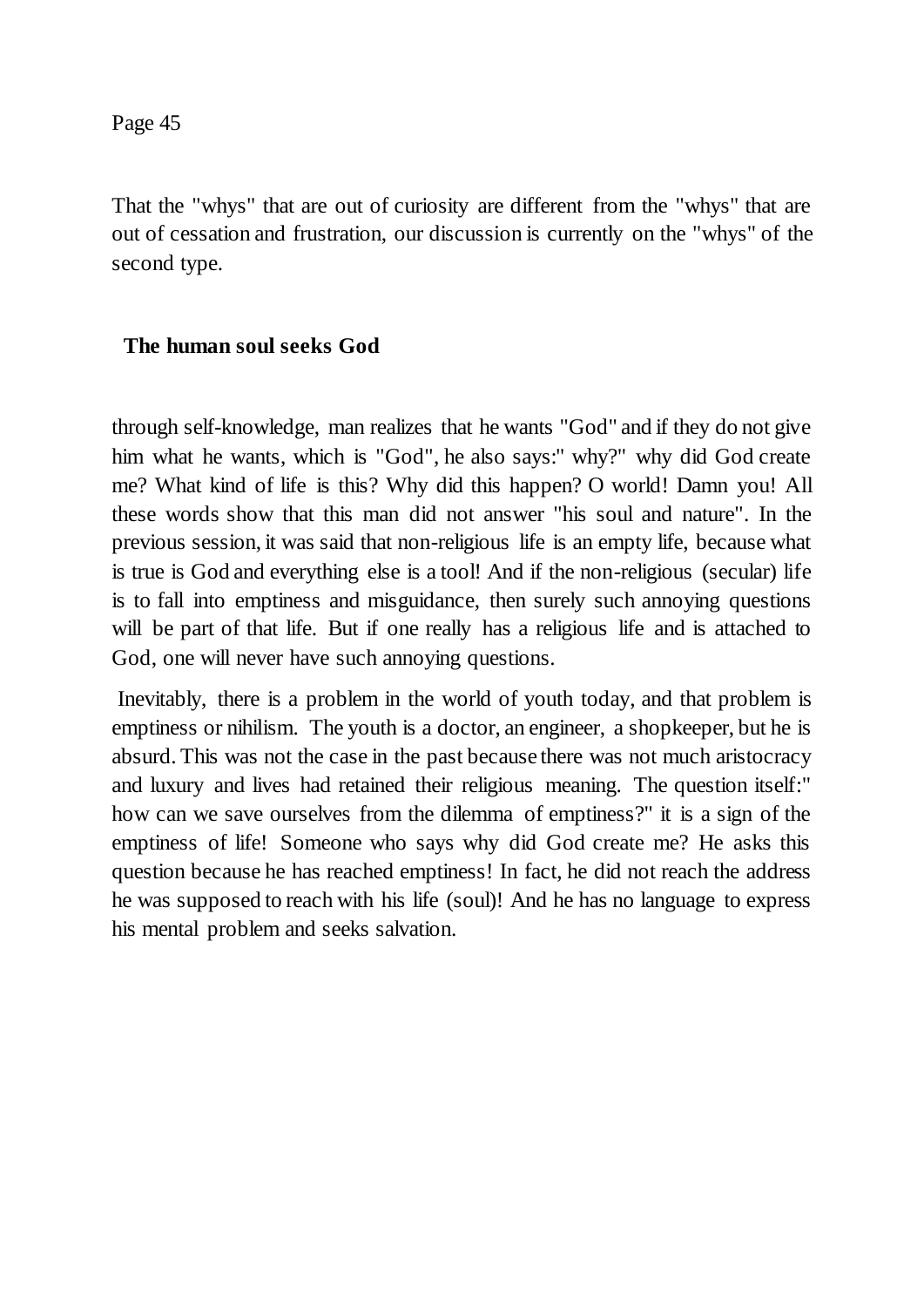So when we face this question, we must ask ourselves how this young man should be saved by guiding his soul to the divine light.

When we realize that if life is not religious, it surely be absurd, and the result is this question, "why did God create us?" so we have to plan for life properly. If life is religious, there is no such thing as anxiety and emptiness in this kind of life. in order not to have this annoying question, one must enter the religious life, in such of a way in this eerie world, one can feed on religion and religiosity and be so saturated that the desire for the illusions of the new world does not arise in one's mind.

God says:

We have sent down a book (the Quran) to you which contains your Reminder. Will you not use your reason? We wanted to do something for you through the revelation of the Quran to the heart of the Prophet, we knew that if the "culture and light of the Quran "was not in your life, it would be destroyed and you would be wasted.

# **Psychological effects of paying attention to fashion**

 Today we can see an example of the waste of life in the element of "fashion". In an anthropological study, fashion is a phenomenon that conveys the spirit of modern human absurdity. People who look at spirituality and whose souls are nourished by the unseen world and are practically not captivated by fashion, change their shirts when they rot and tear and can no longer be used.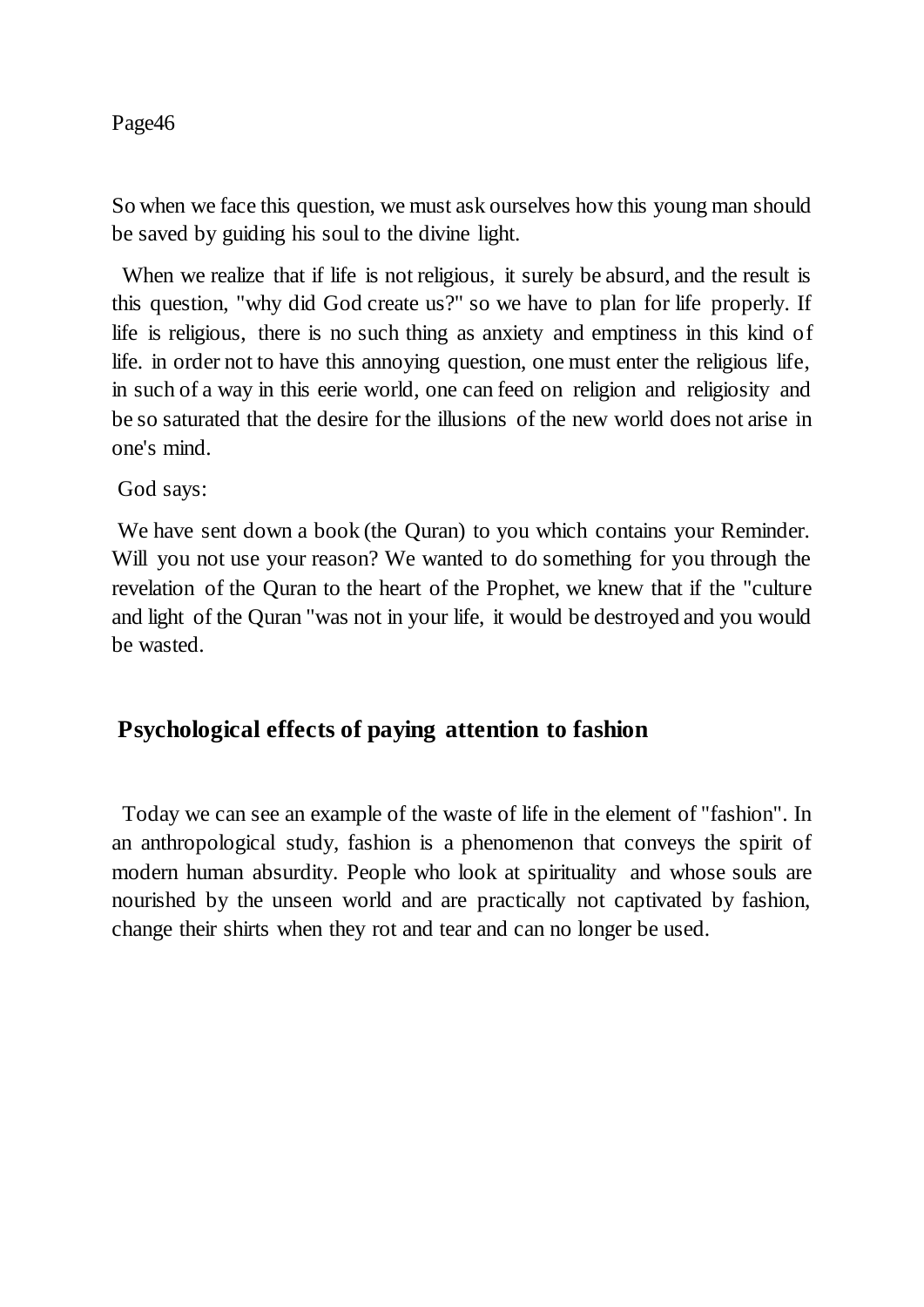Because they wear shirts to protect themselves from the cold and heat and to cover their bodies, and they do not want this shirt when it is no longer usable. But a person who has lost his way and does not know what to do in this world, even wears a shirt to do something! Why change that shirt tomorrow? Because he does not know what to do, he has no goal to plan against! A person who does not know what to do does something every day!

Sometimes people do not know what to do on holidays. They are unemployed and have to do something. He has some fights with his sister! Then, without really needing anything from the refrigerator, he goes to the refrigerator several times, doing useless things, for example, if he sees an ant in the yard, the picks up a stick and goes after the ant! He puts a stick in front of the ant so that the ant has to change its direction. He closes the ant's new path again. An unemployed person does everything because he does not know what to do! He does something, just to convince himself that he has done something. The phenomenon of fashionism is of this kind and it is related to aimless people, a psychological phenomenon of recent centuries that has arisen for absurd human beings. Absurd human beings, he uttered his wailful notes to any population! Said:

In every company I uttered my wailful notes, I consorted with the unhappy and with them that rejoice.

Why? Because I had an internal burner that I did not know what to do with. I had no direction.

Saying," ever since I was parted from the reed- bed, man and woman have moaned (unison with) my Lament.

Reed-bed means the plural place of the world of meaning, where time and place are not, and a place where all reeds are one straw! And all human beings have been established there as the truth of humanity on the scene.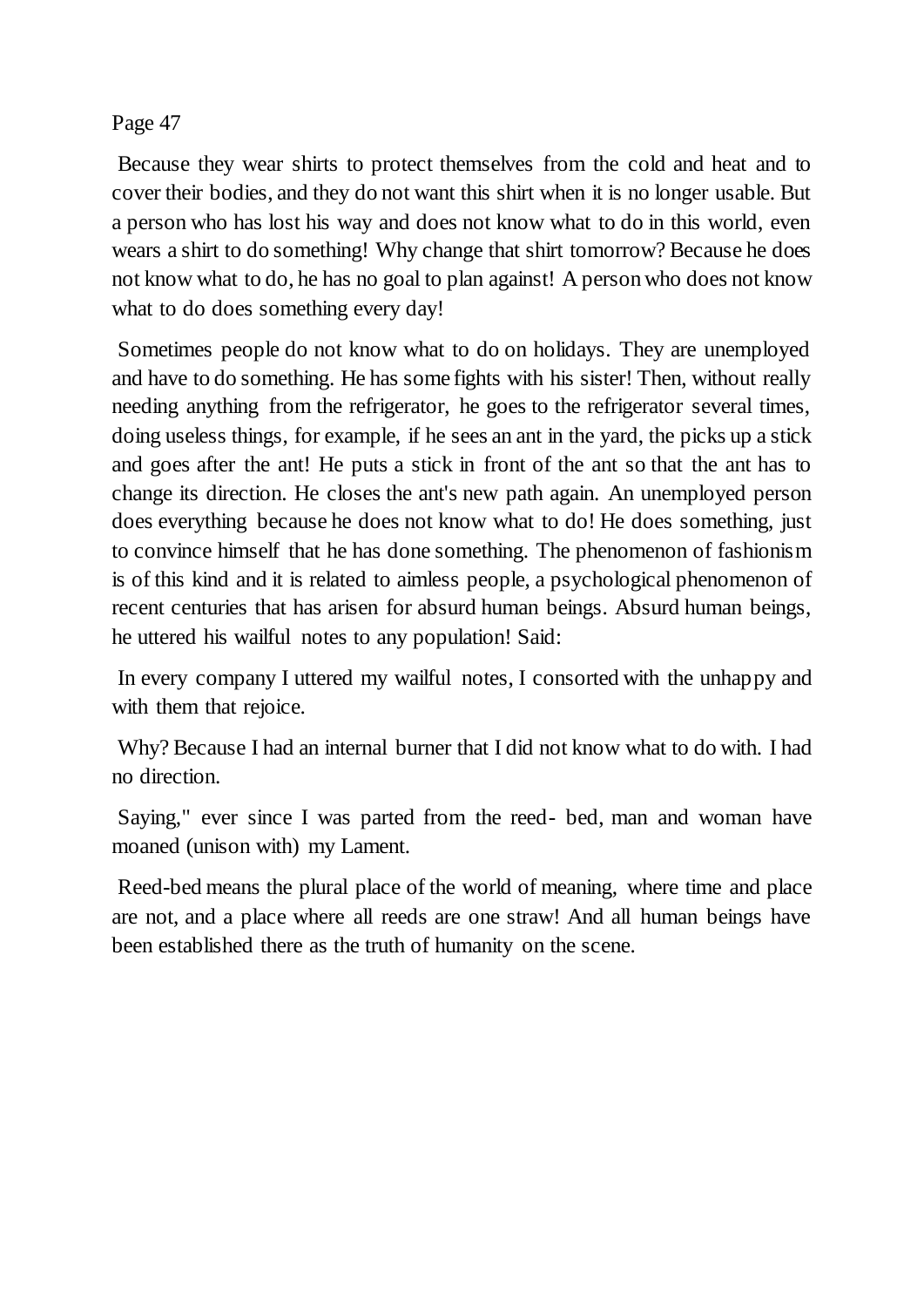But the man who was removed from that position, out of the pain of separation from the reed-bed, uttered his lament notes to every crowd, because he has become an atheist! And he distances himself from his true position, which was himself and God, and then says: all my lamentations and cries are stories of atheism, but no one knows the truth of my lamentations.

Everyone became my friend from his own opinion; none sought out my secrets from within me.

People do not analyze me properly because they do not know that I have parted reed-bed (we are all from God). They think the whole truth of my being is what I am living with them now.

God says: there is not a thing but that its sources are with Us, and we do not send it down except in a known measure. So the treasure of everything, even the treasure of your being, is before God. Because God says: "with Us"! That is, the status of man was originally a status connected to the truth. Then he came to this world and got lost. And now the way to his salvation is "we turn to God" that is, man must return to God, otherwise he will be confused in this world and will feel emptiness and futility, because he has cut off his connection from the position of his treasure which was with God.

The result of the argument that God says: human beings! We loved you and thought of you and revealed this Quran to you: Certainly we have sent down to you a Book in which there is an admonition for you. Do you not exercise your reason? Have you ever thought that the food of your soul is the Quran? The Quran invites us to understand that the Quran is the source of freedom from the burning thirst for emptiness and misguidance.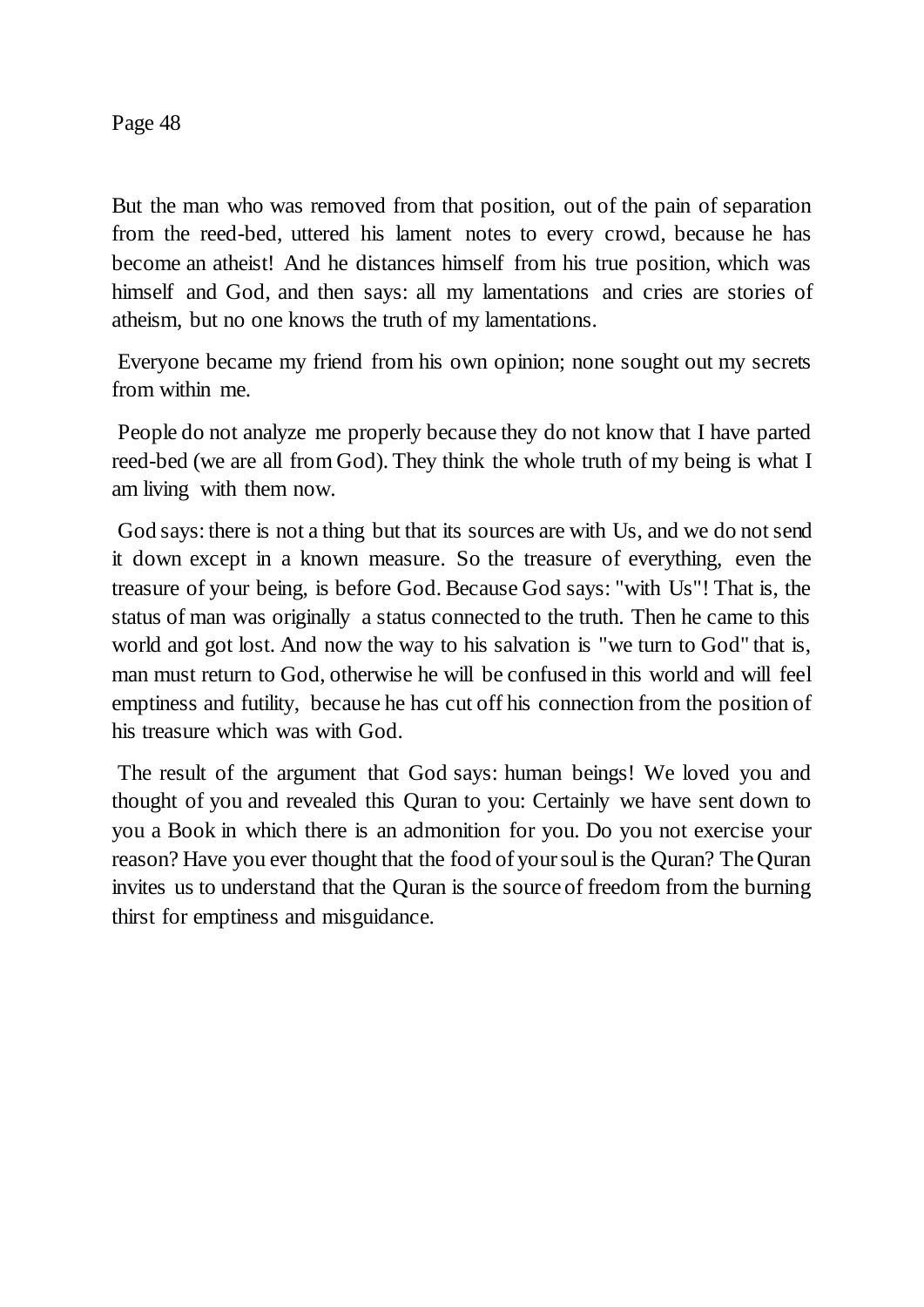And that's why the end of the verse says: have you thought about this subject?

If man does not establish a proper connection with his "soul", the first person to face a problem is himself. Says: What is this world and this life for? And despair over his "life" overwhelms him. In fact, he has acted in such a way that his life has become meaningless and he constantly talks about failure in his life! Without knowing about these his failures and knowing the ways to reach the luminous plains of life.

In the past years, when people swam in the Zayandeh-Rood River in Isfahan in the summer, I saw a person enter the river with fear and trembling, and he dipped his head in the shallow part of the river and started paddling and asking for help. The person who noticed the frightened man went and picked him up. The poor man, who could not breathe normally and was breathing fast, said:" I died" the helper said to him," you are not dead!" "Get up and stand on your feet". It was strange that he had put his head in the water and without drowning, he would not have taken his head out of the water and would have paddled, whereas if he had taken his head out of the water, he could have easily stand on his feet without any problem. But he did not do this until he was drowning, until the gentleman came and took his head out of the water and said to him: get up, do not be afraid, you have not drowned, you have dipped your head in the water. Rumi says: thou hast gone from the belvedere into the pit: how are the spacious worlds to blame (for their invisible to thee)?

 There is no fault in the rope, O perverse man, in as much as you had no desire for (reaching) the top.

Some have chosen to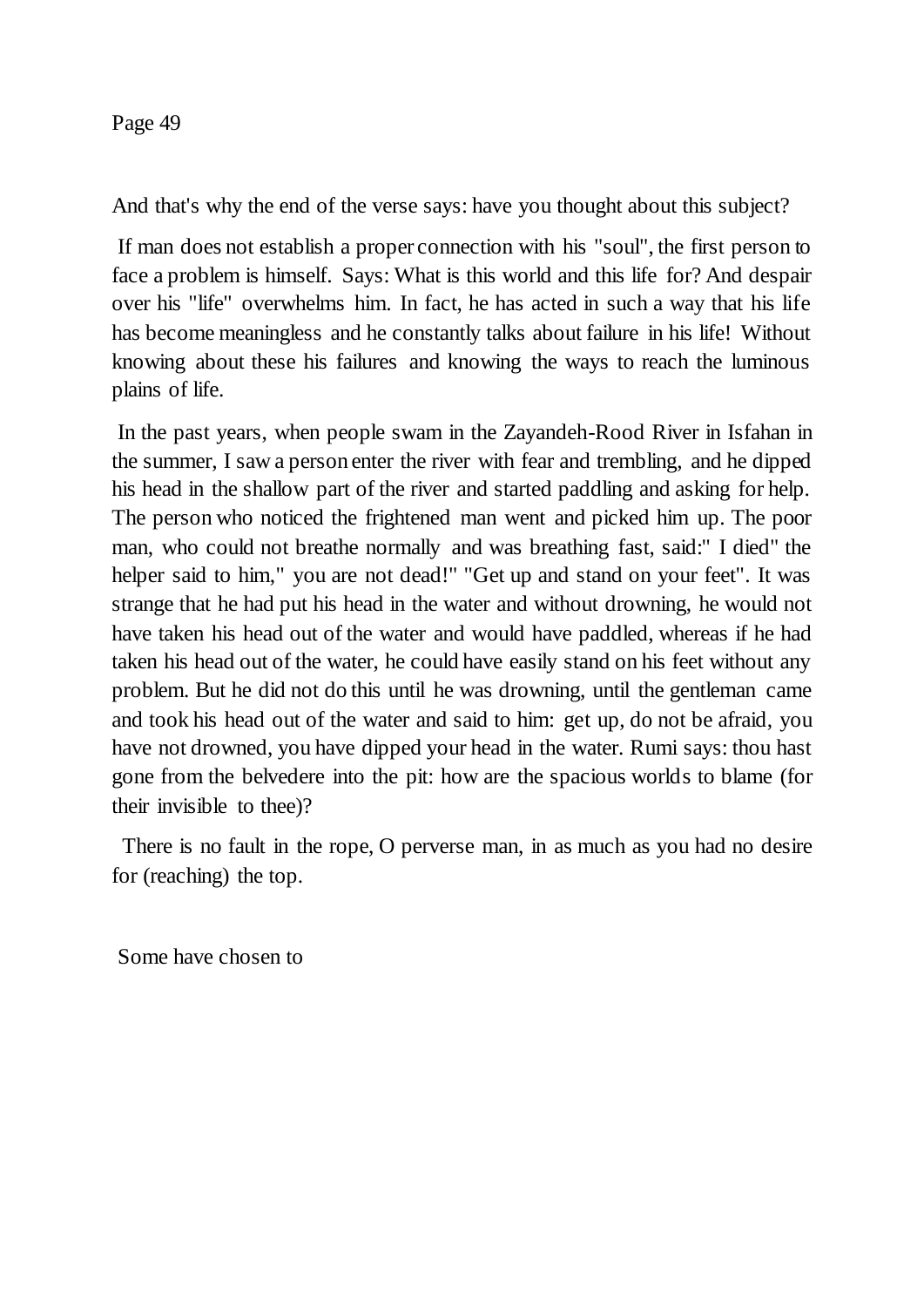Go to the pit themselves and now they say what life is and they miss the enlightened life and because the rope with which they went to the pit (well) every day, it is enough change their path and raise their heads. Should not one look up to see how beautiful life is? He sits like this and lives with misery.no religion, no love, no worship, no purity, no sacrifice and no truth; then he says; "Woe to this world! I have failed in this world!"

It is man himself who, by attaching his whole soul and psyche to the world, causes the "self" to perish. Religion has come to give man a religious life and to give him vitality and freshness. Said: this world, indeed, is the prison of your souls: oh, go in yonder direction, for there lies your open country.

This world is finite, and truly that (other) is infinite: image and form are a barrier to that Reality.

# **God himself is the goal**

So far the question" why did God create us? "We examined it from the perspective of psychoanalysis and anthropology. But from a philosophical and intellectual point of view, this question can also be addressed.

"Why did God create us?" in a sense, what did God create us to do? And what was God's purpose for our creation? As you can see, one may ask this question, not because he has become disillusioned with life and has reached a dead end, but because he wants to know the philosophy of creation and seeks to know the purpose of the Creator. In answering this question, one must realize that God Himself is the goal,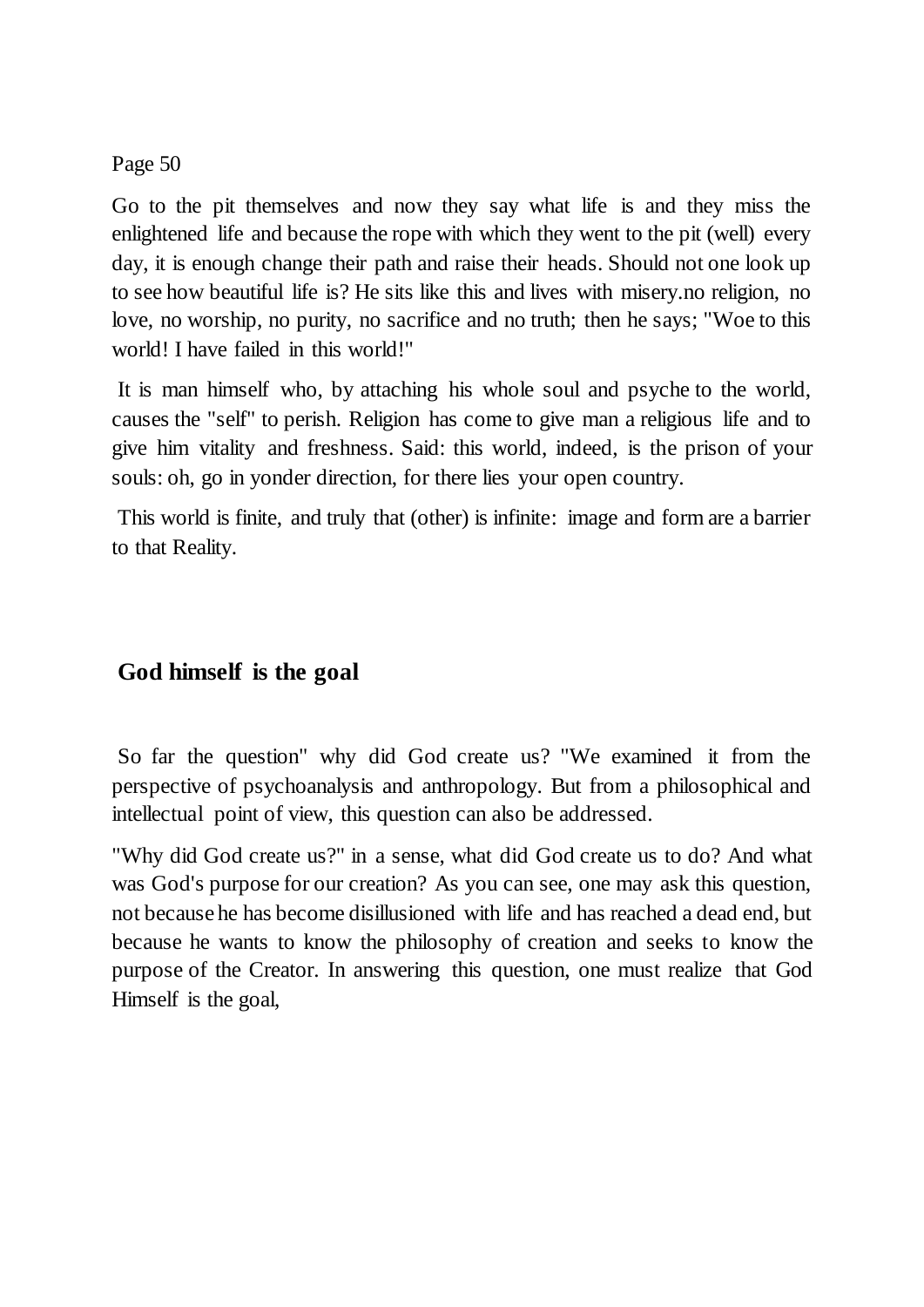Not that it has a purpose, which means that it creates its creatures with a purpose in order to reach their worthy perfection, but God, who is the absolute perfection and the goal of the whole universe, and beyond whom he is not perfection, cannot have a purpose. If you ask;" what does the sun give light to do?" you hear the answer:" because the sun is the sun, it gives light! Lighting is part of its essence, not giving light to make it brighter. Rumi says:

Rumi says:

A smiling flower that doesn't laugh, what to do- do not tie the musk to the flag (for more fragrance), what to do.

 Smiling pomegranate that opens its mouth because it does not fit in the skin, what to do.

What does the shining moon do, what does it like, what does it do except goodness and disdain?

The sun does not shine, so what can it do for this earth?

When shadow saw the shine of sun, the shadow should prostrate and move, what to do.

The lover because of the good smell of your shirt, what to do if he does not tear his shirt.

Man, as a purposeful being, studies to reach perfection, because he does not have that perfection and can achieve it only by studying. But God is not like humans who want to get somewhere by creating us or other creatures.

Because God is the absolute giver who gives eternal and everlasting grace, he is always giving grace and His manifestations are not interrupted. So God created because he is God. Is it possible that God, who is" absolutely grace", does not give grace to His servants?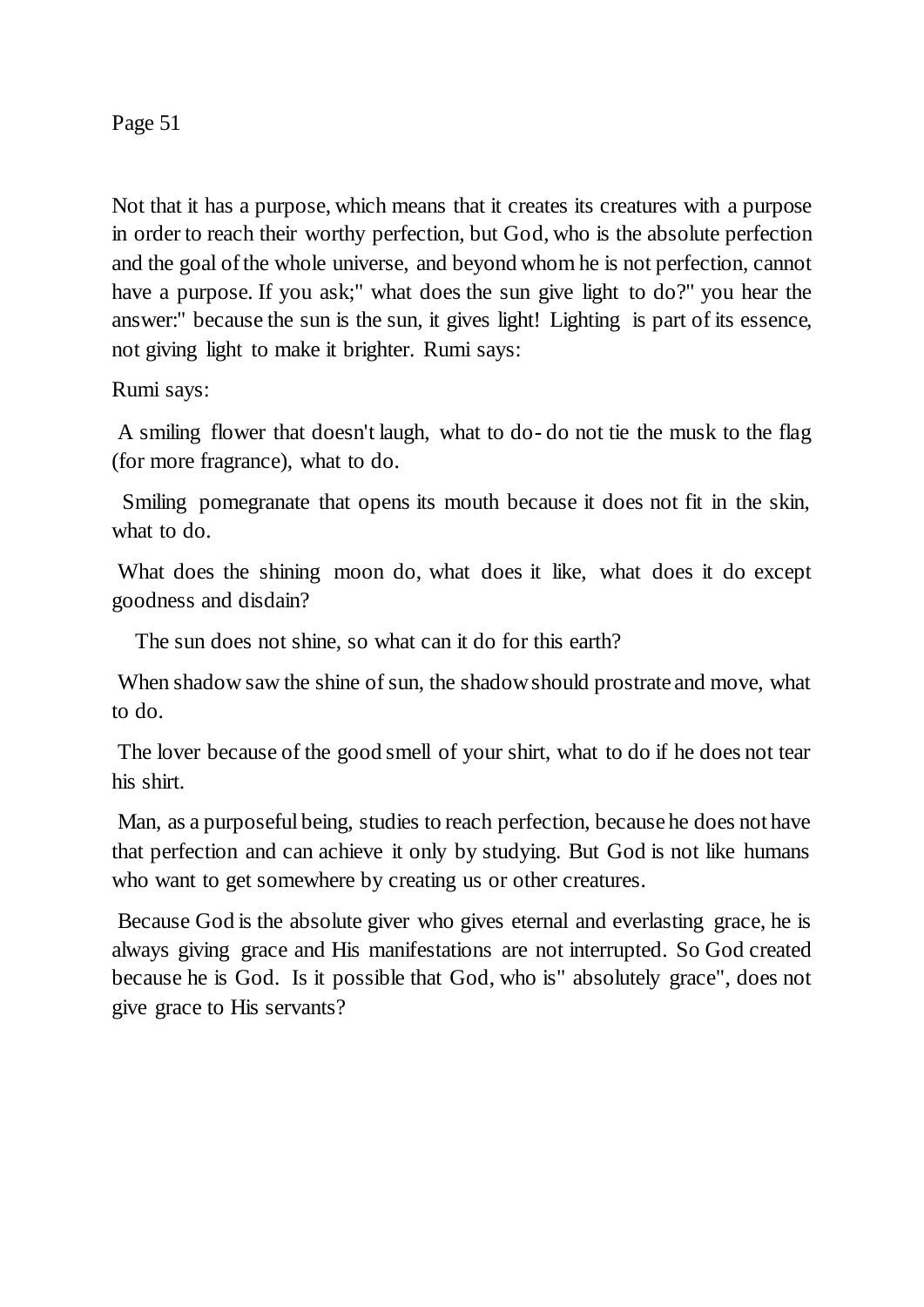Can the sun not shine?! God is absolute bounty and pure light, so He always gives grace. The "existence" of creatures is in fact the grace of God. So God always creates. The Quran describes God in this attribute: that is, God is always creating. The sun, because it is the sun, constantly gives light.

Now with these introductions if they ask "why does God create?" the answer is that because God is God! And because it is the same as perfection, grace and existence, so it creates.

 Knowing these things is necessary because it regulates the mind and prepares man to walk the path of communication with God and reconciliation with him. If one strives and organizes his mind in answering his questions and follows the path of reaching his answers correctly, he will see how easily he moves forward in the path of guidance to God.

# **God's purpose or created purpose**

Now we can ask the same question in another way and take the meaning of the question "why did God create us" to mean: What did God created us to do? The answer is, God created us to have perfections that we do not have and are capable of attending. If God creates a person and provides the conditions for his perfection and man achieves the desired results, is it good or not? You will certainly say that it is good, so the God who is the source of all goodness does such a good thing, and if he does not do such a thing, he is stingy and deprives us of the perfections we could have achieved.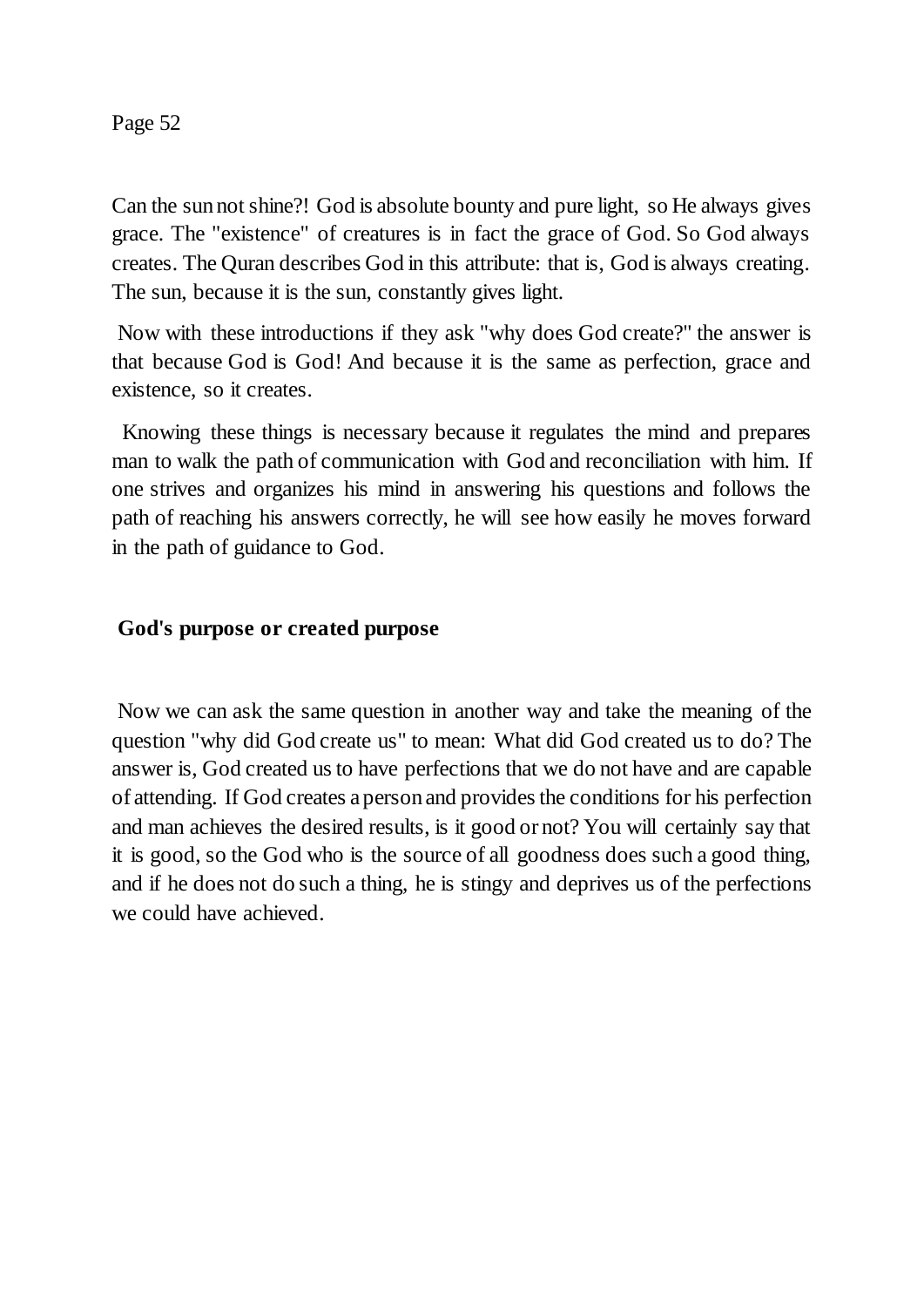In other words, the Merciful, the Compassionate" acts in such a way that man attains mercy, and it is God's intention to do so, and it is worthy of his God. Because God is bountiful, He created man and provided the conditions for man to transform his talents of finding special perfections from potential to actual, and to eliminate his shortcomings, because imperfect man is bad. Now, if man were not created, there would be nothing and nothingness, while non-existence is imperfection and existence is perfection that is why everyone wants his own existence. God created man out of His mercy, because He is the Most Merciful, and the Most Merciful gives mercy.

## **Move towards perfection**

By the grace of God, man has come out of "nothingness" and has become "is"! And know that it is, does God's grace and mercy require that man remain in his original existence or is it better to get better?! Yes, of course, because it is good for man to become better and more perfect, and because God, who is the same as goodness and perfection, provides the bed for every good deed, then he provides the bed for the perfection of man. In order for human beings to become better, first a creature must be created and then it must be directed towards its perfection. So God created man first so that after man was created, he would start to get better. For example a chicken is a defective hen, it is good to turn it into a whole hen, and therefore with the special guidance God creates in the chicken's existence that chicken is on the path to becoming a hen and acts in such a way that it becomes a hen. And when the chicken becomes a hen, it has become (achieved) a hen, that is, it has gained what it did not have and the talent to acquire.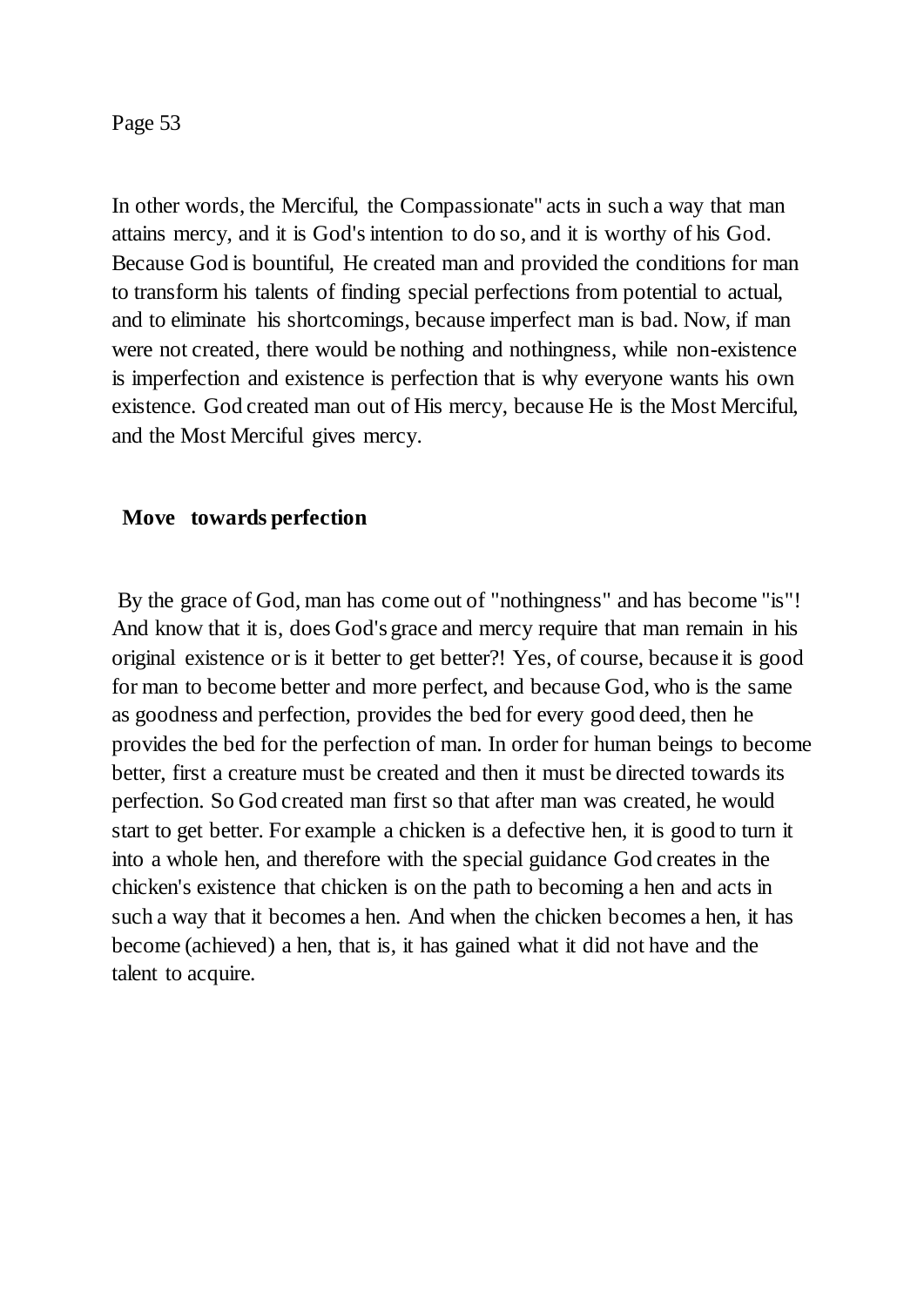Incompleteness is bad as nothingness is bad. For this reason, God first gives man" being", then completes his existence. So God created man to achieve what man does not have, in the special context that God sets for him. Because of his mercy, God wanted to make man a superior being through "slavery". He first created man and then brought him religion and law. Religion offers man superiority. Pharaoh asked Moses and Aaron:" Who is your god?" they said: "Our Lord is He who gave everything its creation and then guided it".

If you consider according to the above verse; God first created us and then guided us by sending messengers. So in a word the answer to the question "God created us to do what?" it turned out, and it turned out that God, out of his mercy, wanted to provide the conditions for us perfection, and therefore that the Quran says: I did not create the jinn and the humans except that they may worship Me. the above verse refers to the purpose of creation and wants to say that the purpose of the creation of jinn and humans is for them to serve and reach their worthy perfection and to acquire divine attributes and become divine.

# **The meaning of being absurd**

No one wants to die. A person who commits suicide does not want the face of "being" that he has now, not the "being" in general. In fact, he does not want his own emptiness.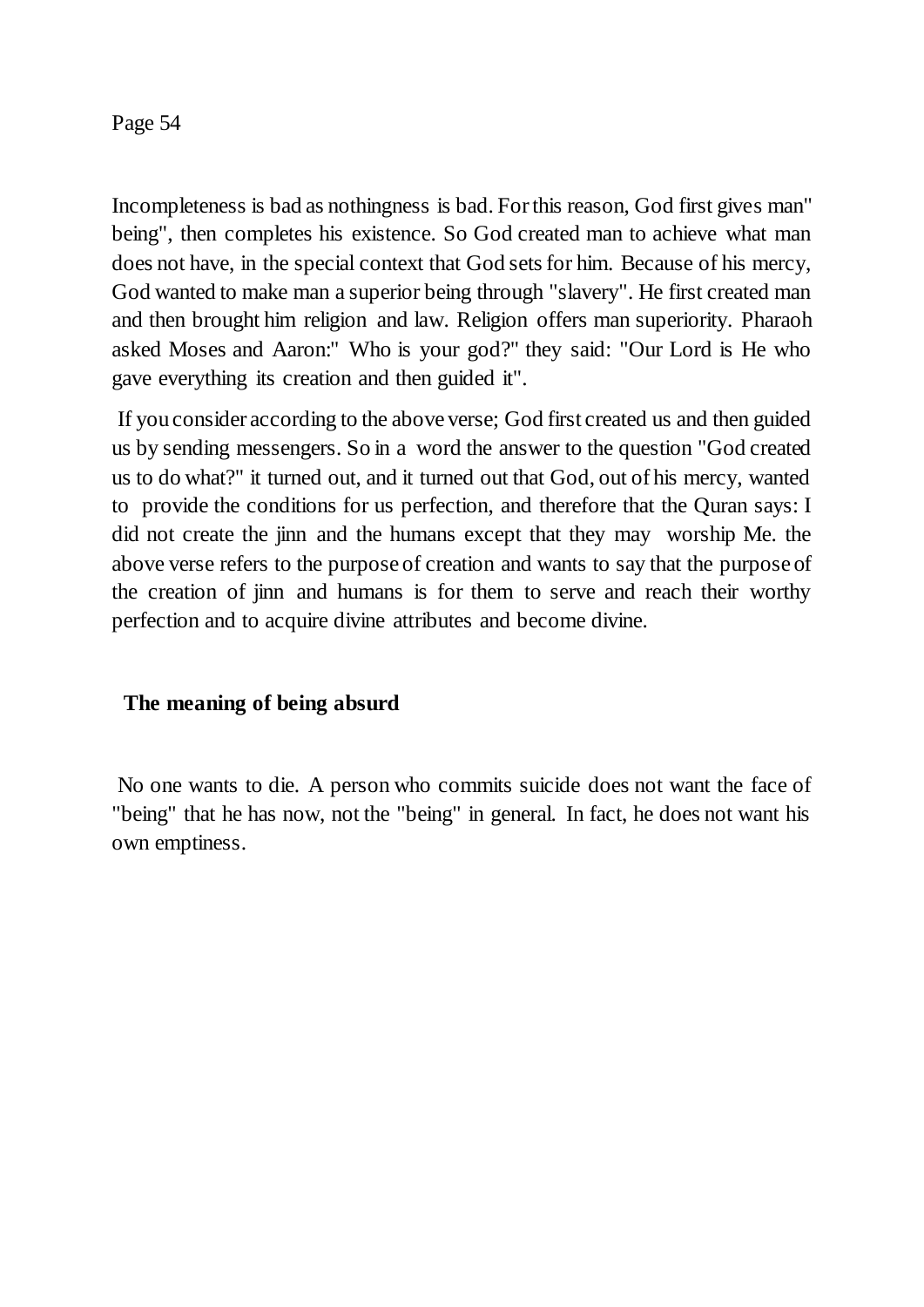Our Lord is the one who first created us and then wants to guide us, that is, to lead this primordial being to a higher being; and it does so through religion. That is, the true personality of man is the final stage that is formed by divine guidance. So man is what he should be. And God looks at the main position of man, which is the final stage of man, as we are looking at the construction of the building in its final from and stage and not on the ground and the bricks and cement, these are all preliminaries. Man has come to reach the final peak of his being that he has the talent to reach. Yes, it was created out of mercy, but not to stay that way, but to excel through servitude "which religion teaches him". So what God says: I did not create the jinn and the humans except that they may worship me? This verse refers to the servitude of human beings and the results, and therefore, if he does not become a slave, he will not reach the result he should have achieved, and his life will be in vain. A chicken wants to be a hen, not a human, and its perfection is to become a hen. For this reason, if it has a hand like a human hand instead of a wing, it will not be a good chicken, because a good chicken is a chicken that tends to become a hen.

Absurdity means not having what the creature should achieve on the path to perfection. One who does not want to be absurd must be a slave. God says, we created you to be servants to reach the destination,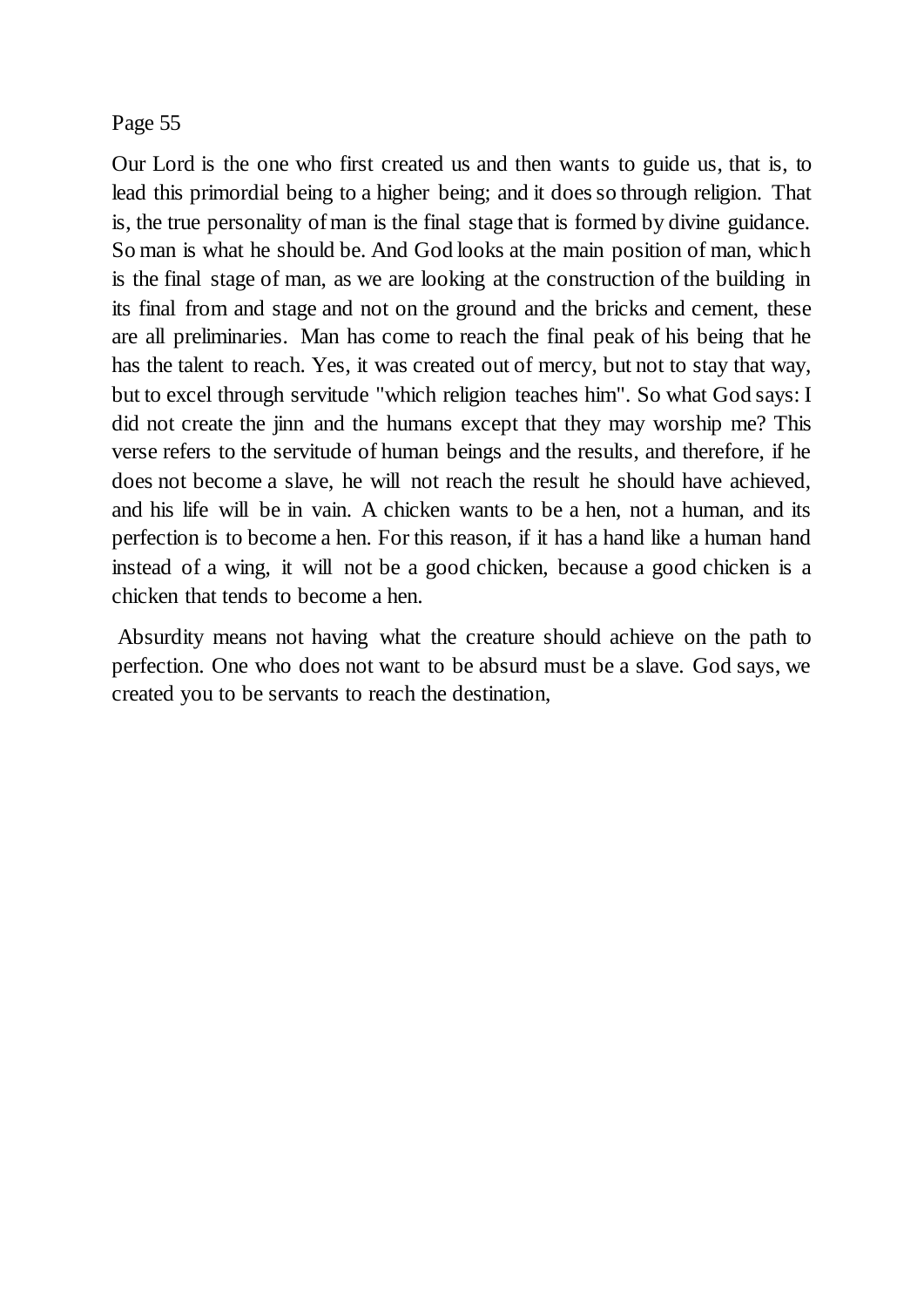So that by serving God, you may place your soul and heart in the manifestation of the light of the divine names, and receive the divine attributes (and become a God). As a result, in such a situation, you no longer feel empty and no longer ask why God created us?!

Some people spend a lot of energy in the world, but they are not like that for their slavery, then they get bored and despair overwhelms them. The root of this is that they have lost their main purpose, which is to serve God. They have expressed their mourning notes to all people. They were looking for the latest fashion. Their existence was anxious to reach a destination, but they did not get what they wanted, so they constantly ran this way and that, but did not go where they should have gone. On the advice of Rumi:

Oh, the cold lover, clad in the felt (garment) of shame, who from Fear of (losing) his life is fleeing from the Beloved!

O thou disgrace (even) to women, behold hundreds of thousands of souls clapping their hands (and rushing) towards the sword of His love!

Thou hast seen the river: spill thy jug in the river: how should the water take flight from the river?

When the water in the jug goes into the river- water, it disappears in it, and it becomes the river.

His (the lover's) attributes have passed away, and his essence remains: after this, he does not dwindle or become ill-favoured.

I have hanged myself on His palm- tree in excuse for having fled from Him.

Because he has gone the wrong way and has not reached it, they think he will reach it if he goes faster. Like someone who focuses all his energy on pulling the bow and throwing its arrow farther away, he was oblivious to the proximity of the treasure. Because they asked him to put an arrow in the bow and drop it, not to throw the arrow.

O you who have provided yourself with bow and arrows, the prey is near and you have shot far.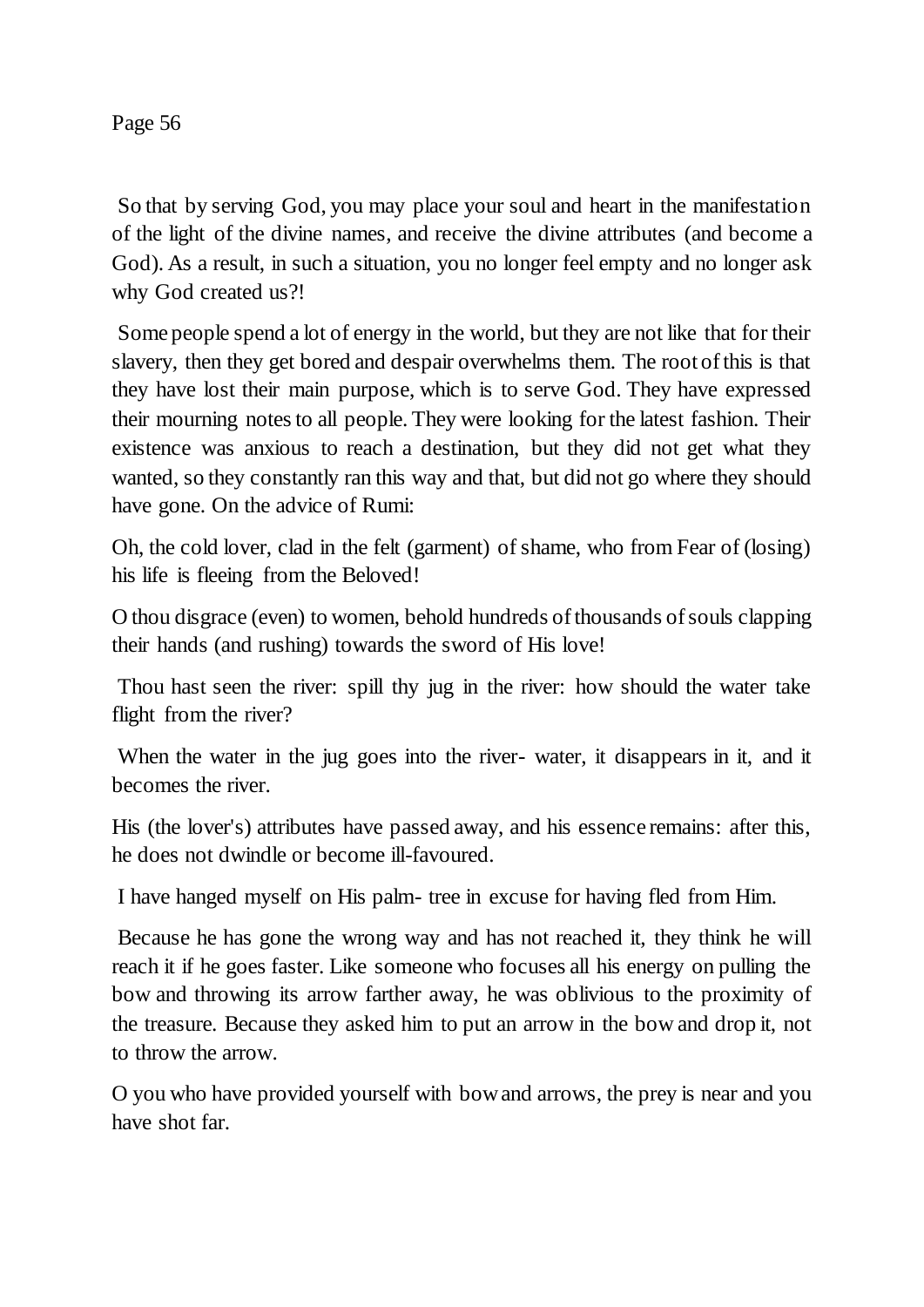Serving god is actually a change of attitude, as soon as a person turns his soul to God and performs religious acts with this intention, he finds himself facing the divine light and realizes that he has reached his destination so easily, because the goal is near. Said:

As I ran after him for a lifetime, I suddenly found him sitting face-to-face.

# **Blessings of achieving the true goal**

On the other hand, it is important to know that one who does not worship (servitude) God is not one who does nothing. He happens to work a lot, but he does things that he is not satisfied with. From door to door, and from fashion to fashion, but does not rest. On the contrary, such people are believers who, although they live in the simplest form and way of life, have found their desired peace because they have reached their destination. They no longer change their lives like wandering human beings, but grow their religiosity day by day in a stable position and with full hope. Said:

Whoever gets upset in the way of love, let him be organized in the land of love.

Asking the question "what did God create us to do?" it is a very basic and necessary question for a conscious person not to miss the main destination. When Ibrahim Adham was the ruler of Balkh, the deer that Ibrahim was chasing said: were you created or commissioned to end your life by hunting this or that animal? He immediately repented and changed a lot.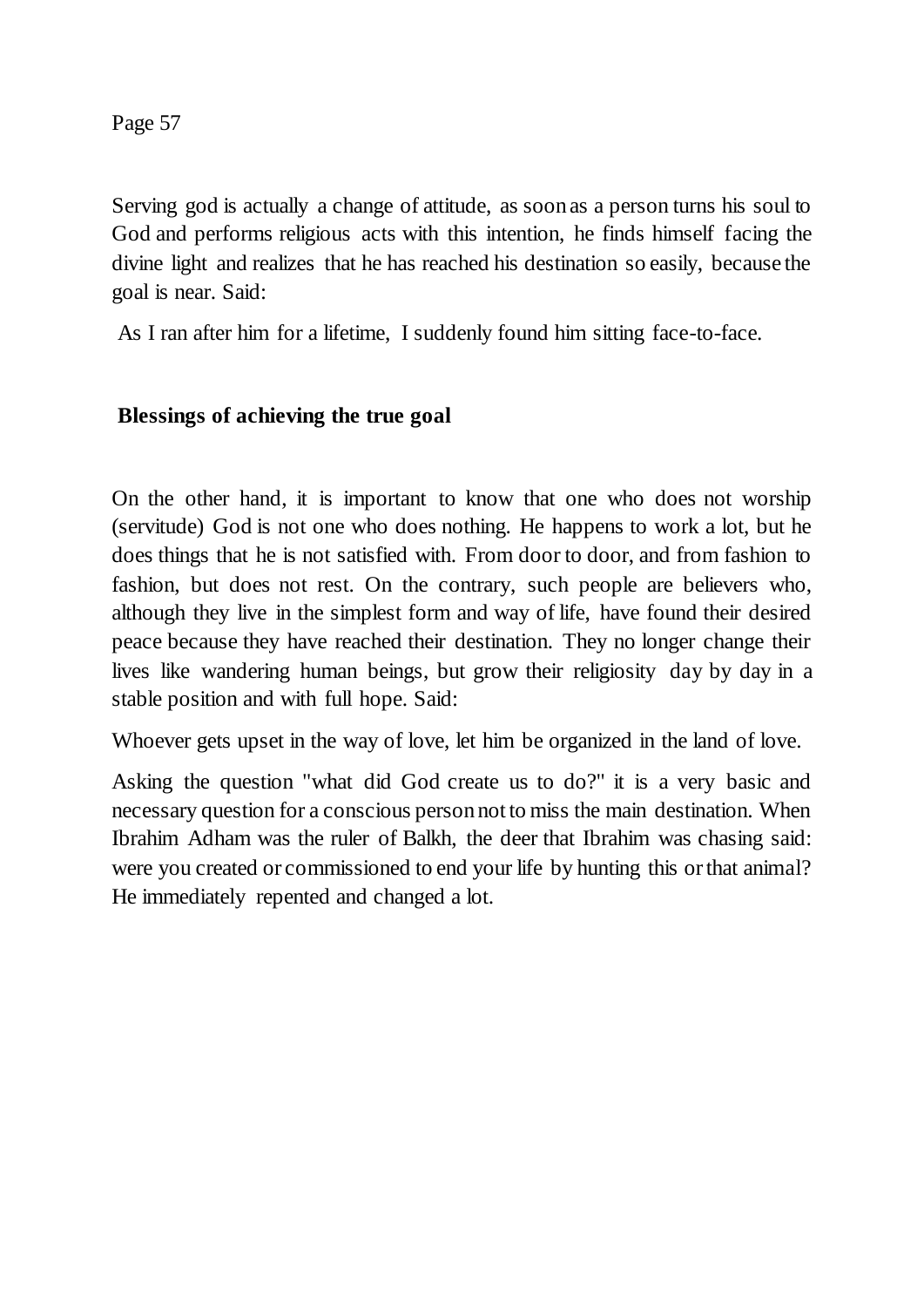Every human being who refers to "himself" finds within himself that he wants to have a "superior existence". No one is satisfied with his first existence. God created man and, by showing him the way to perfection, helped him to achieve the superiority in which his perfection is. Every human being inherently wants that perfection and does not like his existence to be empty and useless. And considering that it is the absolute perfection of God, it must be emphasized that man can reach a superior existence and nearness to God only through religious life and servitude to God.

When it becomes clear to your soul that if man does not reach superiority he will reach emptiness and be surrounded by all kinds of anxieties, you will understand why some human beings are extremely diversified and in connection with they cannot have long affection around them. In the words of martyr Motahhari," may God have mercy on him" too much diversity is a sign of aimless human wandering. One may ask, is it wrong to move a table or a carpet in a room? no problem, but it is a bad thing if human life becomes just shifts and exchanges here, because then it will no longer reach its true destination and the real destination will disappear from its perspective, and these exchanges and every moment will being a business makes a living for him and because he is busy with new events, a false satisfaction is created in him.<sup>9</sup>

9. The late Mr .Ahmad Khomeini quoted: Imam's glasses broke, the Imam told us to repair it, and I took the glasses to a repairman for repair. Although the repairman of the glasses was not one of those people who are devoted to the Imam, but because the glasses belonged to a great man, he suggested that he take these glasses without taking extra money, and give me new glasses like these. When they talk to the imam, imam say: repair the old glasses .because Imam Khomeini (as) did not want their attention to be drawn to the new glasses and their minds to be occupied with it and to deviate from the main destination (goal)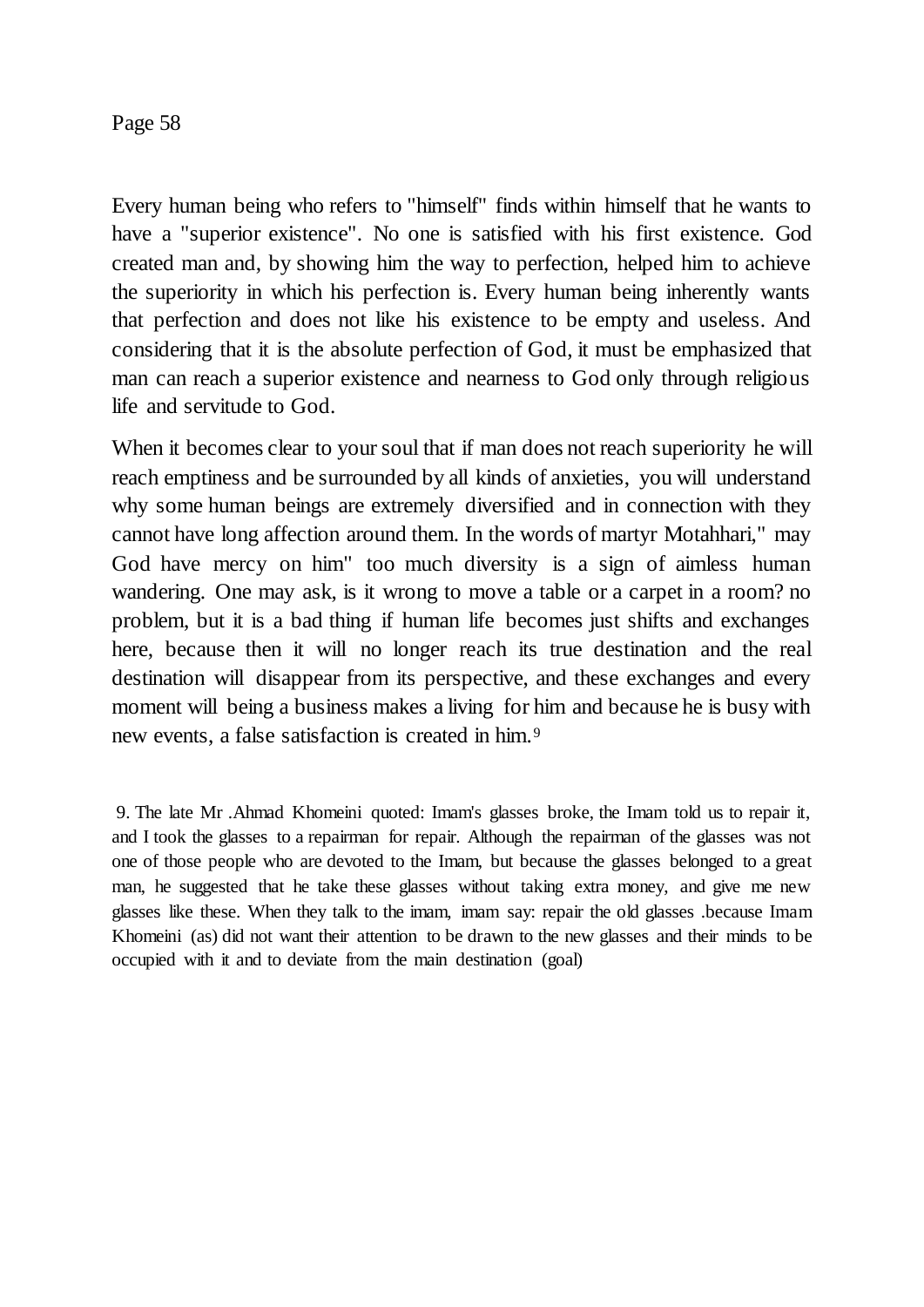#### **Obedience to God; the cause of intensification of existence**

Existence and absolute perfection belong to God, and the philosophy of life is closeness to God. Man came to this world to obedience, and obedience (slavery) means approaching God. Absolute existence is God, and absolute existence is the same as absolute perfection. Then, by being close to God, absolute perfection and superior existence are achieved. For this reason, the pious man, his existence has become superior in the moment of worshiping God, and because he has approached God, his existence has intensified, like a light that intensifies. The Holy Prophet, peace and blessings of God be upon him, and Abu Sufyan both had a worldly body, but the main existence of Abu Sufyan, who formed the character of Abu Sufyan, is the existence of descendants, while the existence of the Holy Prophet of Islam is a perfection existence, which is intensified due to nearness to God. In its place, it has been proved that God is absolute existence and pure existence, and man, through servitude, approaches God, that is, absolute existence and existence, and as a result, his existence becomes intense. So Moses and Aaron (as) said to Pharaoh: "Our Lord is He who gave everything its creation and then guided it." Guidance means intensifying the degree of existence of the human soul in order to approach absolute existence.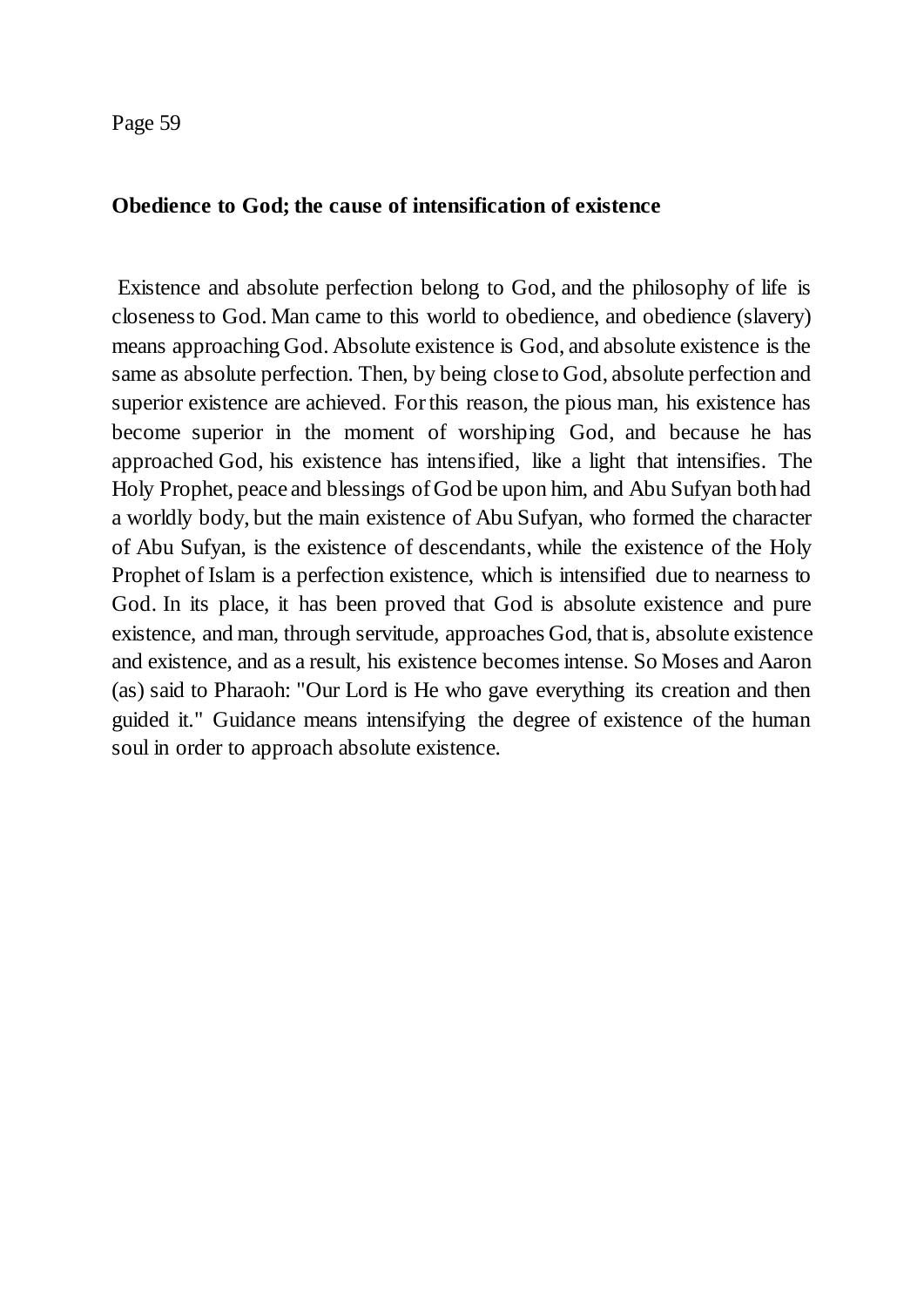If man does not walk in the path of the goal of his creation, his existence tends towards inferiority and as a result, he becomes captive to emptiness.

Basically, worship means closeness to God and intensification of existence. During the prayer, the believers make intentions and say that we perform the prayer for the satisfaction and closeness of God. It means closeness to go to the God who is absolute existence; so you pray until the degree of existence of your soul becomes intense, like light that becomes intense in terms of being light.

Man's existence is not of himself, this existence has been given to man by God, and man is satisfied with the principal of his existence and does not want to be destroyed. Man becomes dissatisfied with his existence when he does not reach the desired result, which is also related to his own action, so in order to get rid of dissatisfaction, man must strive to reach the highest level of his existence and his existence becomes more intense, otherwise what which God has given, has bestowed the best. God has given existence to man and the rest is with man himself to intensify and perfect that existence.

Yes, no one is dissatisfied with their original existence, if someone is told, "We want to kill you", and he escapes! No one is dissatisfied with his existence, but he may be dissatisfied with the way he exists. Regret means "I wish I had not done this"! one who regrets does not say, "I wish I will not exist." he says, "I wish I had not done this", meaning that he did something that was contrary to his true perfection, and so he says, "I wish I had not been dishonoured by doing this!" a person who commits suicide does not object to his "being", but to his" being bad".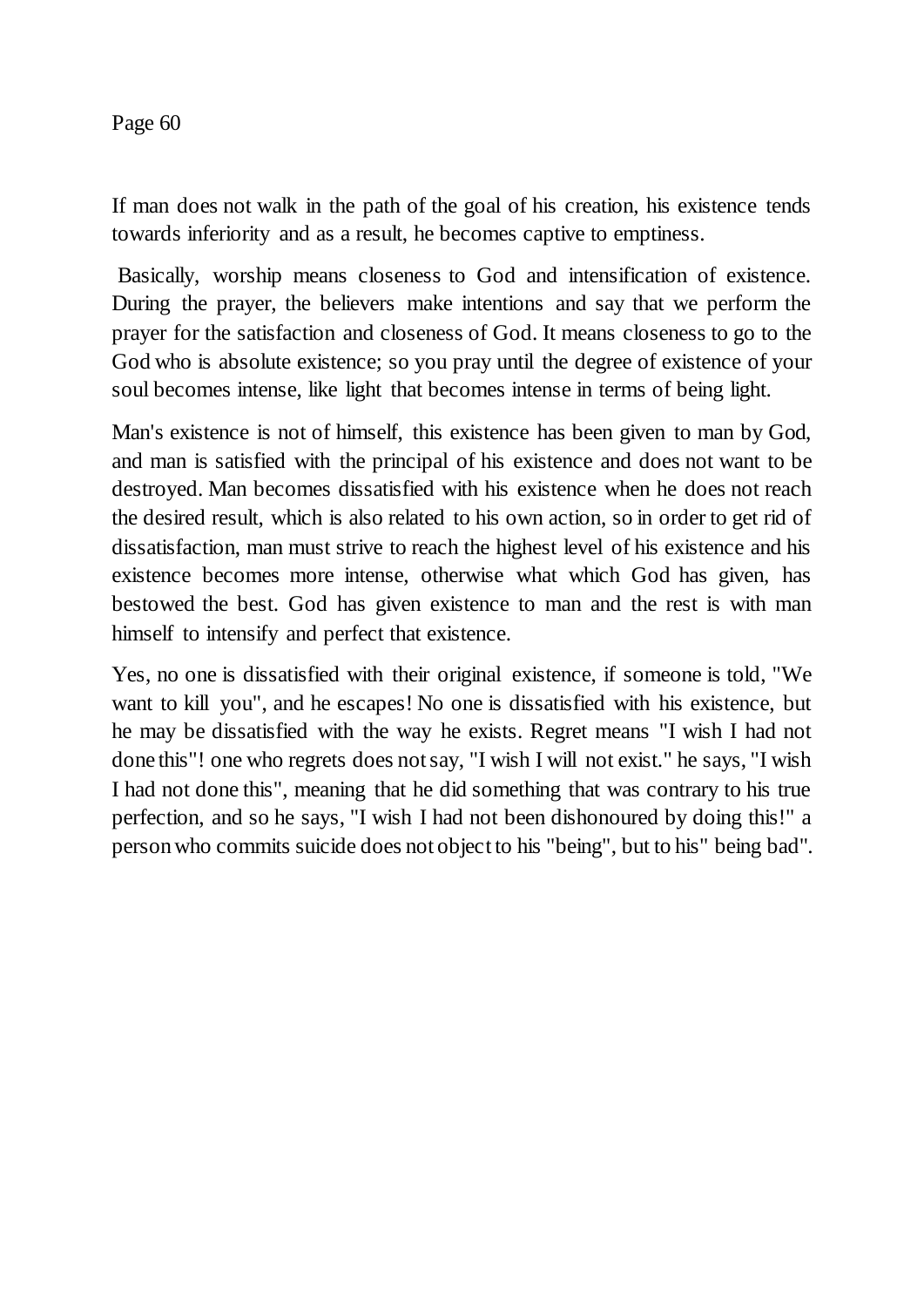God gave him the "being" of man, and now it is up to man himself to make this "being" more intense, or absurd. Everyone's being is by the grace of God and the grace of God is our being. No one is dissatisfied with the grace of God which is his own being, he is dissatisfied with the bad management that he does over this being.

# **The plague of neglecting the main house of life**

To escape emptiness, man must understand the meaning of life and the purpose he must pursue. He can free himself from uselessness through religiosity, understand the meaning of creation correctly, and not question his life.

 Once upon a time there was someone on the road who knew where to go; he walks and leaves one by one the signs that guide him to his destination and moves towards his destination. But if that person, instead of using the roadside signs and going to the destination with their help, sits next to each sign and walks around the sign and is happy to be next to the sign that points to the destination, such a person will never reach its destination. One who does not know the meaning of his life, instead of using the stations of life, that is, adolescence, youth and old age and moving forward, becomes dependent on them and becomes attached to them. Man is first associated with his childhood, then he tastes youth and becomes young. Then he tastes old age and grows old - it is man who tastes old age and drinks. But old age does not drink man. If old age tastes and drinks man, man stays old forever- then man tastes old age, and after tasting old age and tasting it, he tastes death and drinks and becomes purgatory. Again, it was man who drank and tasted death, because if death drank man, it would destroy man. And there is no move for purgatory and resurrection for man.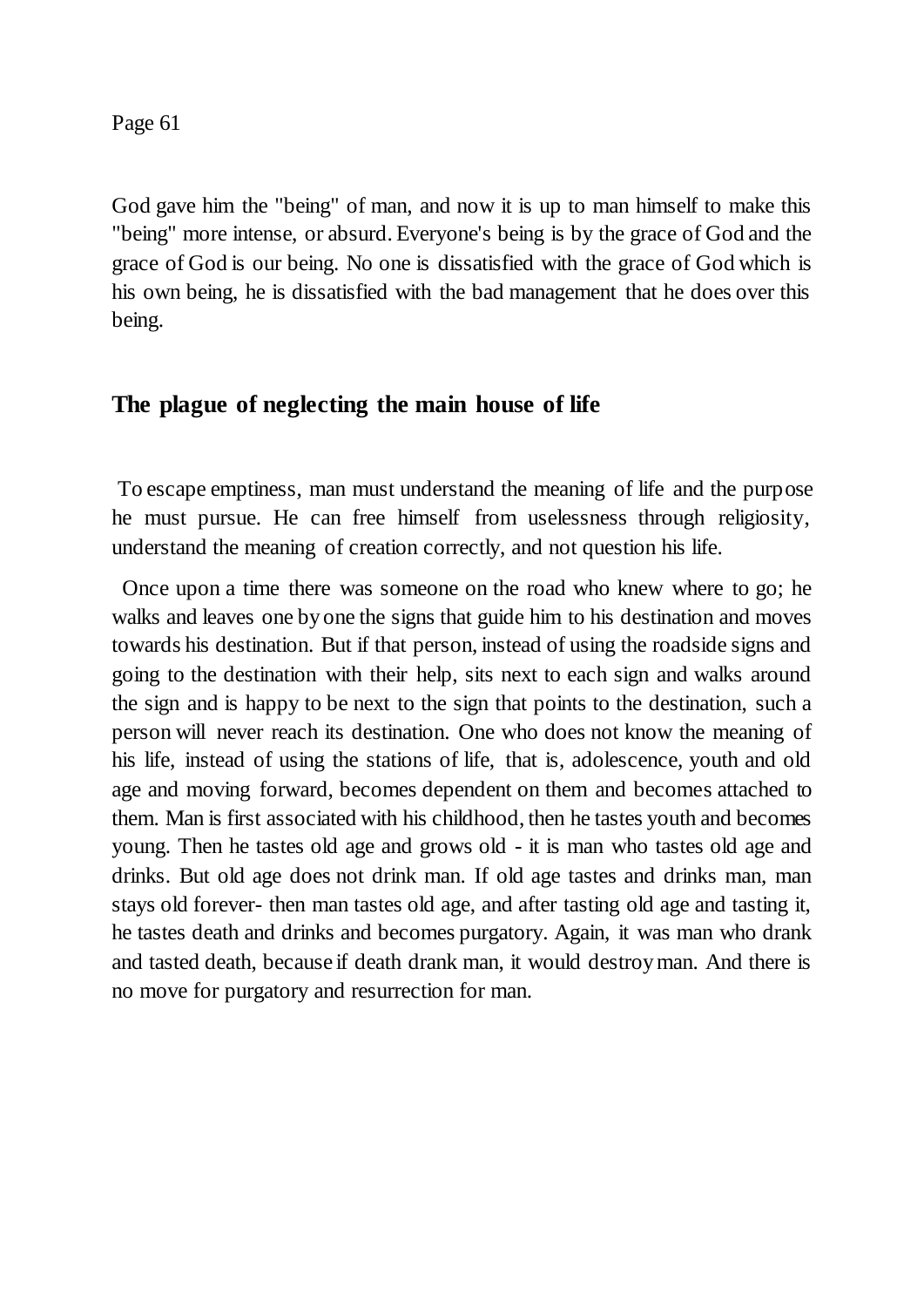It is mentioned in the Quran: Every soul taste death. When man drinks water, water stays with man but man does not become water .that is, water do not drink human which human is changed to water, but man drank water and tasted it. So when a person is a child, he tastes youth and drinks it and becomes young. Then he tastes old age, and drinks, then he drinks death and goes to purgatory, in fact, he passes through the stations of life, and death means drinking purgatory, and then he passes through the station of purgatory and goes to the resurrection, which is the main destination .and " The rider gets off when he gets home!

If man does not know that the stages of worldly life are homes to the main destination, the resurrection, he becomes dependent on that time in childhood and stops in its atmosphere! Like kids who just want to be kids all the time, and suddenly they see that they are 20 years old, but they have not yet come out childhood and have not drank youth, such a person, even though he is 20 years old, lives in the same period of his childhood- when he watched a lot of cartoonsand still continues in the same period. When he is 20 years old, he still behaves like a child, because he clings to a child station and does not leave it .These people have taken the stations instead of the destination and do not realize that they have to go through them! Basically, someone who does not understand life takes the stations, then when he enters a young station, instead of using it as a station and a signpost and preparing himself for the next station, he stops at those stations.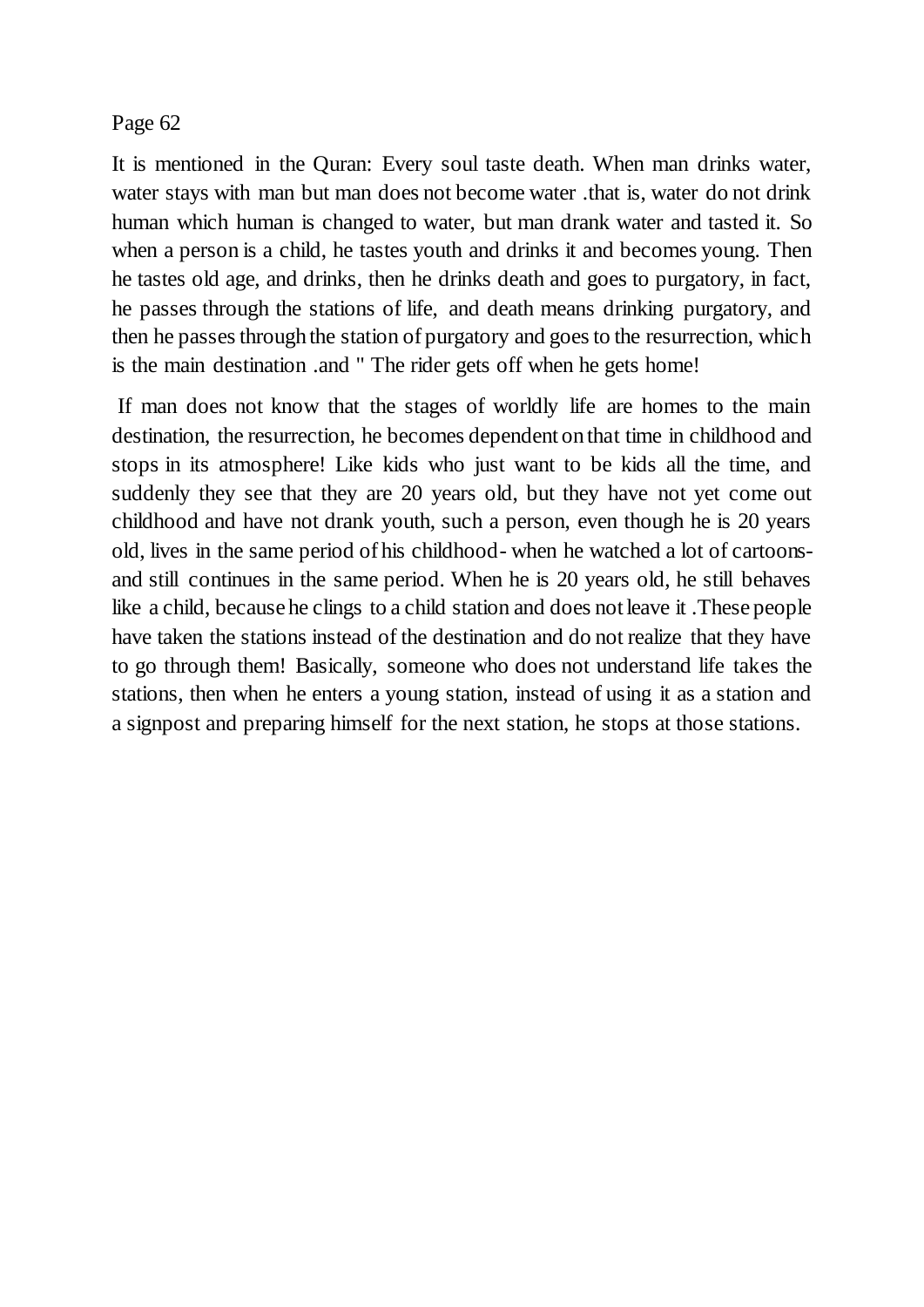Therefore, in old age, he misses youth and does not treat his age, and also he is old, but from a spiritual point of view, he has not yet entered the world of aging. Those gestures may be acceptable to a young person, but they are ugly to an older person. Said:

Until now, to show my love and loyalty to others, I wanted to kiss their hands, but recently I have wanted to kiss their feet, dirt on my head that I have reversed progress.

It is good to be on time in each of the houses and life stations. But if we pass that stage in terms of time and age and stay in that stage spiritually, the movements and thoughts of that stage will be far and ugly from us in terms of behaviour for such an age. Because man has a purpose and a goal and must constantly move forward.

Man is such that if he is told he is dying these days, he says, "I wish I could live a few more days." This is while he knows he must die. But if he is told that he will not die, he will say, "what is this world in which there is no death?!" That is, he wants death or passing through the world; because the world is a station to his eternal soul. For example, when you say to someone, "give me this dress", he says, "I will not". But if you tell him, "you have to wear this dress forever", he wants to give it up right now.

Death is easy for a believer, because in the course of his religious life he goes from station to station (house) and always gets closer to his destination. People on the way to eternity become attached to stations that do not know life and do not understand the meaning of being in this world. Some people target the station, but others in this world stations understand that they are passengers, and there is a big difference between the two groups. One understands why he came to this world and one does not.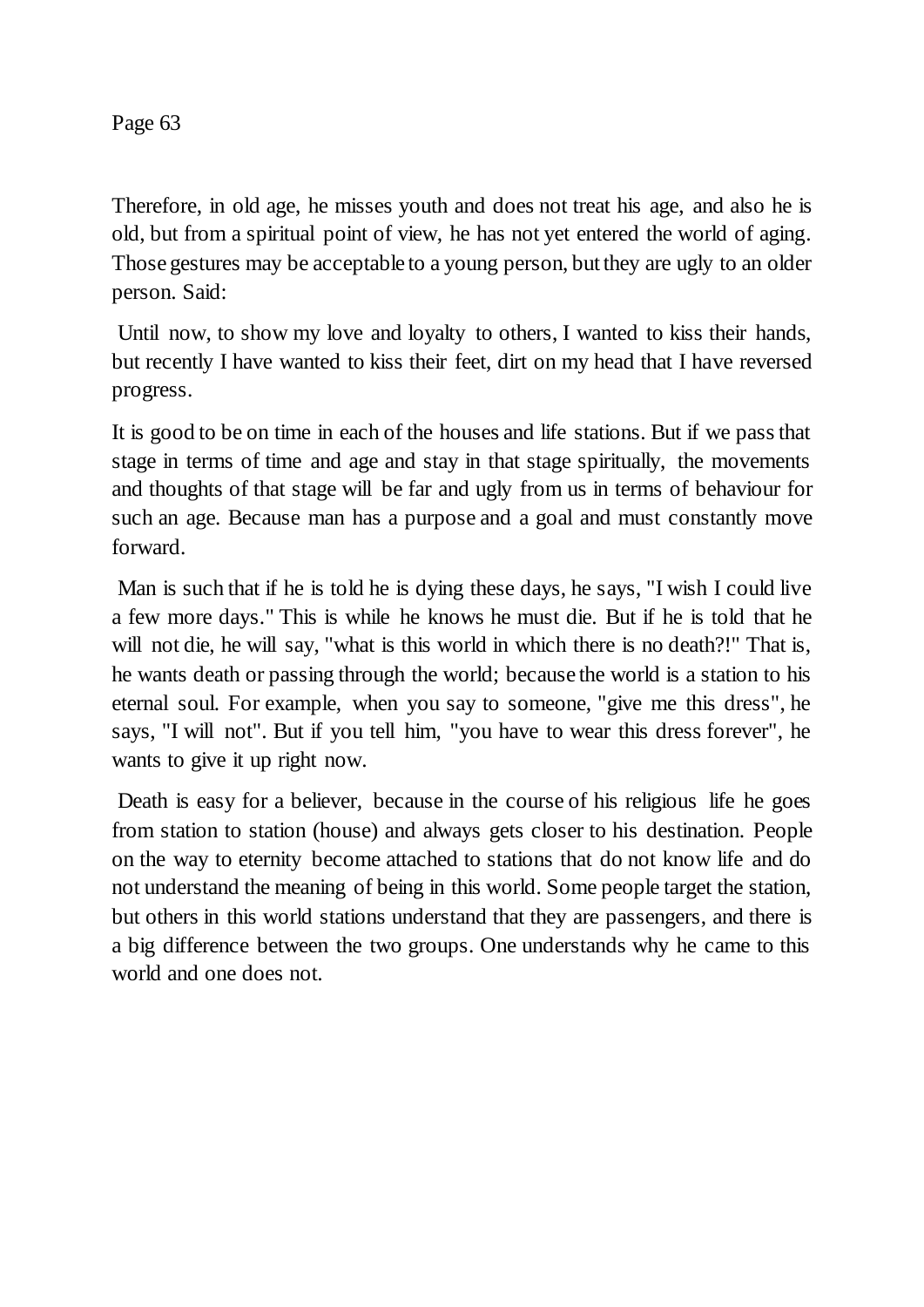# **Lost humans**

So far, it has become clear that man has come to this world to reach nearness to God and to complete the system of "we are from God and return to God", and if he does not return to nearness to God by his own choice, he will question himself. And the interesting thing is that he is like the creditors say: "God! What did you create us for?!" This is while he himself has wasted God's good creation with the emptiness of "himself". Instead of looking at his ultimate perfection and seeing the stages of worldly life as a temporary station and home, and making plans and passing through stations, he stops in those stations and attributes his emptiness to God. Some people who stop at a young age want to stay in a youthful mood for the rest of their lives! The result is a human being with ugly and inappropriate behaviour .Because he wants to take the house in the middle of the road! If this person understands the meaning of life and sees his own being as a transient being, he will try to take advantage of it in each period of his life and move forward to face the next period and accept each period in its place. Like human beings who accept their old age, and therefore the lack of eyes and heaviness of the ears is not only not annoying for them, but it is a bridge to the unseen world in purgatory and resurrection. If man does not realize that his being in this world is for nearness to God, he will do things that even monkeys are incapable of! However, because he is accustomed to those things, he does not understand their faults.

A bird that does not know about clear water has a beak in salt water all the time.

One who does not know the world mistakenly stops at the stations he has to pass. He is still 100 kilometres away, but he is sitting at the station and walking around a sign that says he is 100 kilometres away, he is happy too!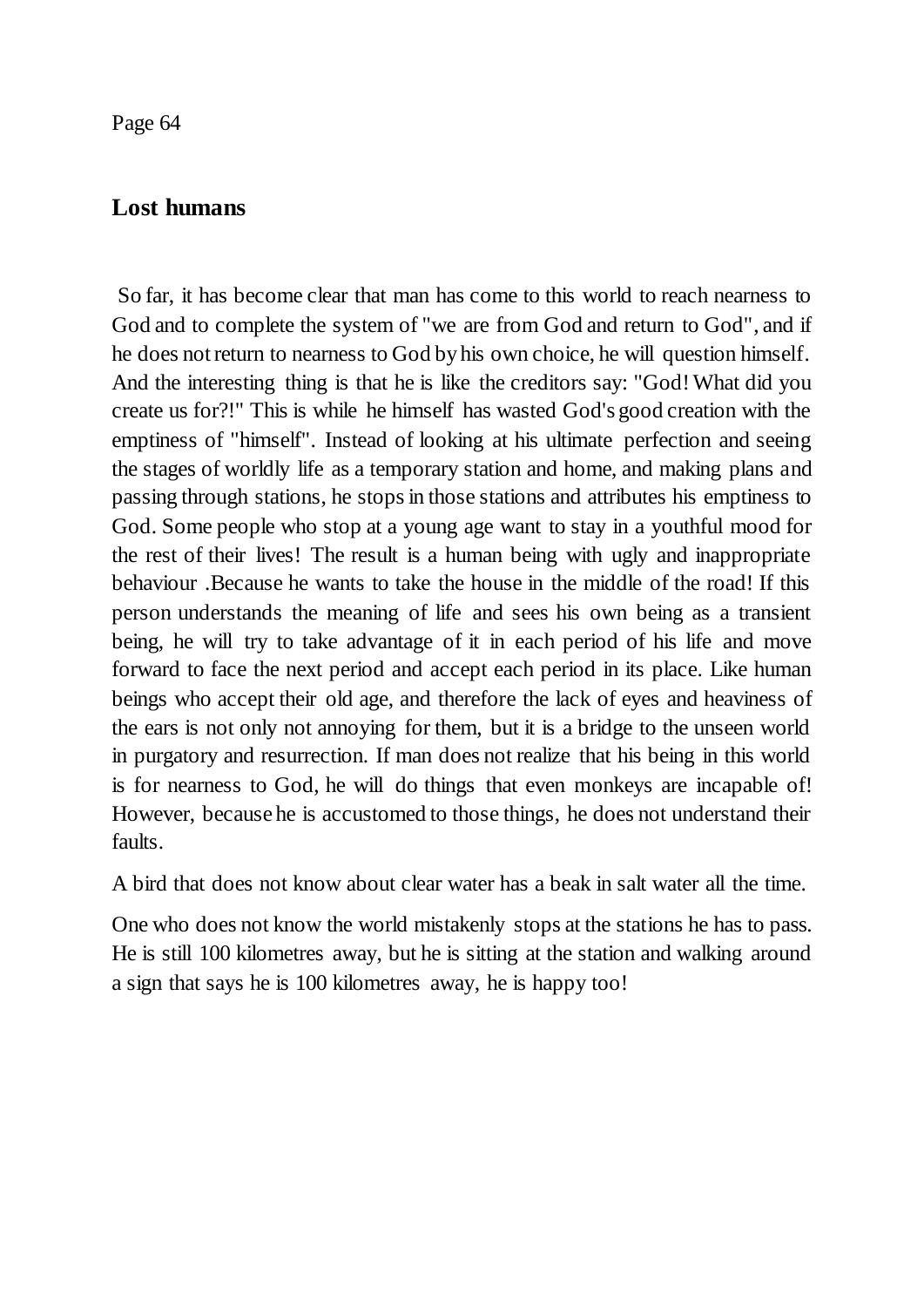He does not know what to do, so he is busy doing the same, and after a while he gets tired and says: "O world! Oops on you." Because he mistakenly considered the stations as destinations while he had to cross the station to reach the destination. They do not know why they came to this world, so they act like children in this world. They laugh at one small thing and cry over another small thing! These people are such that they will be very happy if they are accepted in the entrance exam and they will be very sad if they are not accepted.<sup>13</sup> this is the situation of a child who considers the station as a destination. What saves man is slavery. A man who is a slave tries his best, now if he is accepted in the entrance exam, he says: "Thank God" and if he is not accepted, he still says: Thank God". Because he knows that God has not stopped his destiny in this world only for the entrance exam. Eventually one has to get somewhere by being accepted in the entrance exam and the other by other means.

The life of a human being who understands why he came to this world is not filled with unreasonable sorrow and joy, and those who are very happy because of simple and misplaced things are children with beards and moustaches!

<sup>13)</sup> The Quran says in this regard: If we let man taste a mercy from Us, and then withdraw it from him, he becomes despondent, ungrateful. And if we let him have a taste of Our blessings after adversities have befallen him, he will surely say, 'all ills have left me'. Indeed, he becomes a vain braggart.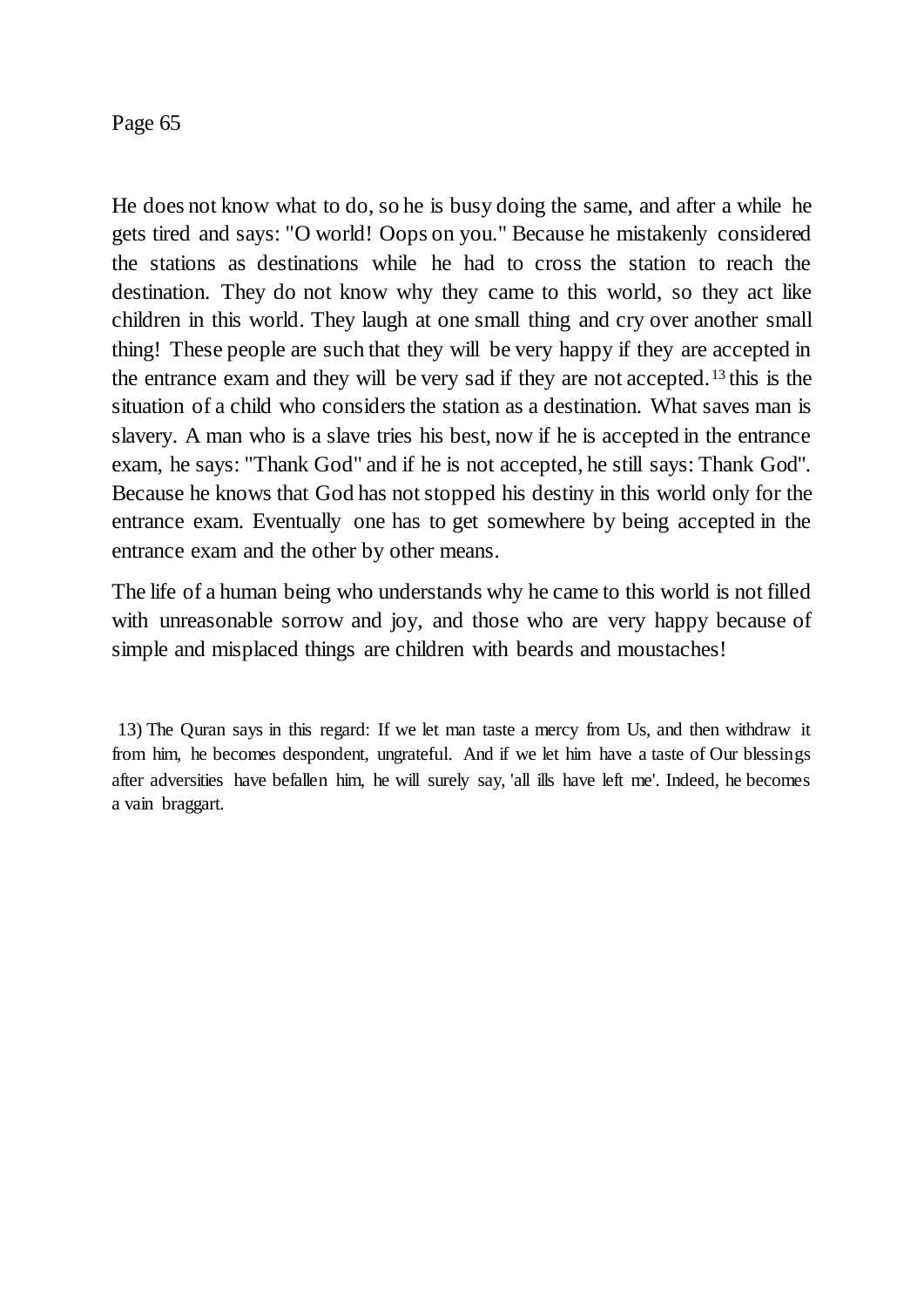Those who are very upset and sad about trivial and simple issues and events are like the first group. According to Rumi:

Boasting of colour and perfume and dwelling- place is a joy and deception (only) to children.

Man must prepare himself to achieve the sublime goal of that life with the correct interpretation that he obtains from his life, and be strong in the way of achieving that goal. You often find that children are unstable in their sadness and happiness because they do not pursue an important goal, rejoice and laugh at the slightest thing, and cry quickly at the slightest incident. But the sorrows and joys of great men are very different, they are happy when they reach the real goal of their life and they are sad when they get away from the real goal of their life which is nearness to God, because they have understood the meaning of life and they know what they were created for. In the words of Rumi:

Dance (only) where you break (mortify) yourself and (when you) tear away the cotton from the sore of lust.

(Holy) men dance and wheel on the (spiritual) battle- field: they dance in their own blood.

When they are freed from the hand (dominion) of self, they clap a hand; when they escape from their own imperfection, they make a dance.

From be within them musician strike the tambourine; at their ecstasy the seas burst into foam.

So God created man to bring him closer, and the real life that does not fall into emptiness and despair is the life that is on the way to God, such a life is meaningful, and the one whose life is meaningful, in the stations of life. That is, it does not stop at the characteristics of childhood, youth, and old age, and as a result, such a person will not be contaminated by ugly movements, nor will he be disappointed.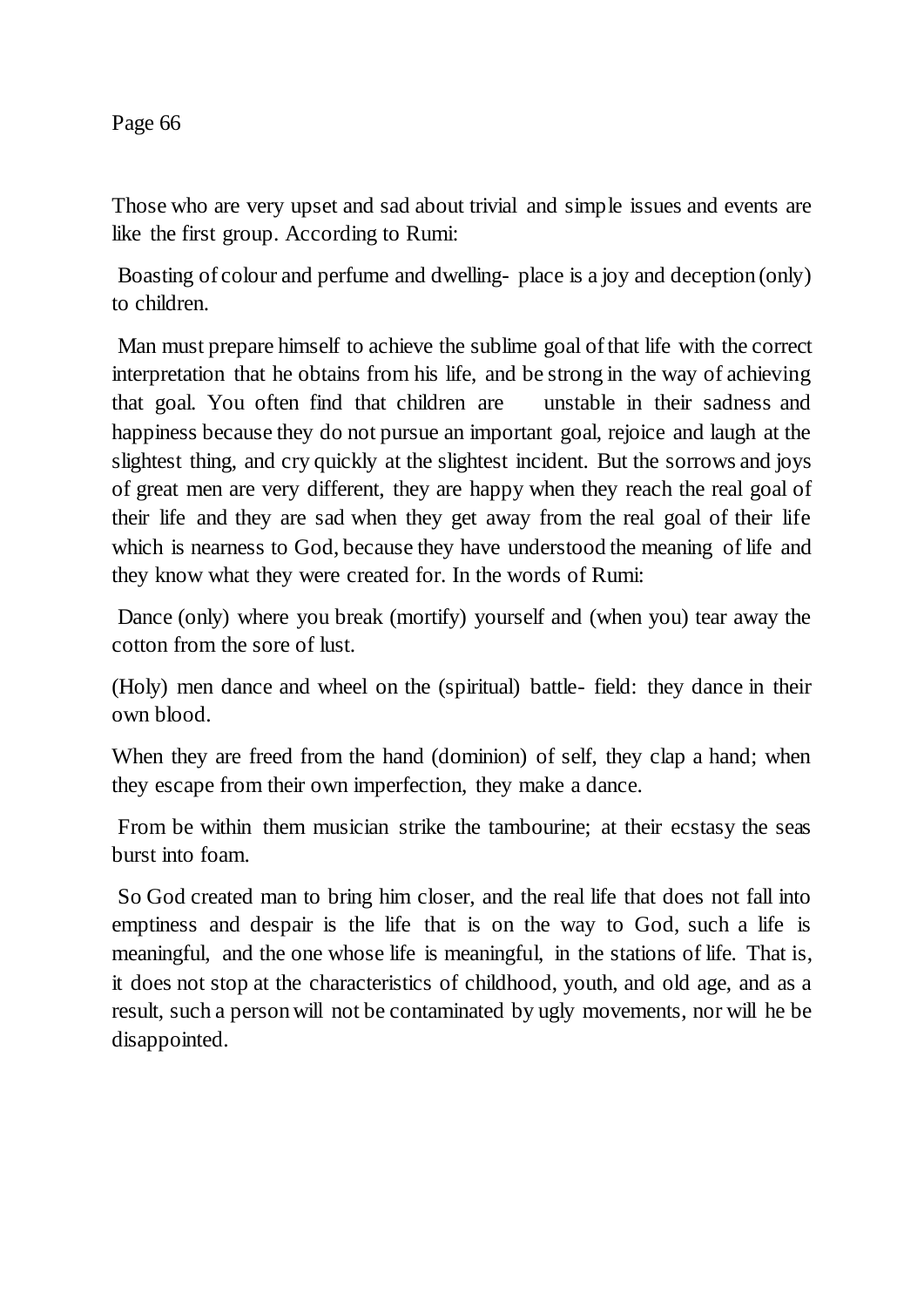When someone stays at a station for several days and does not get anything, he gets tired and leaves the station, but instead of reaching the next station on his way to the destination and always looking for the main destination, he just changes the station. And goes to another station of the same type as the previous one, and does practically do nothing to reach his transcendent goal, because he does not know the meaning of life. At the new station will not achieve anything like before. This person loses all the opportunity of his life and his hand is empty, so he suffers from despair and dies in despair because according to Rumi; they change the box. Said:

His soul has never known the delight of (spiritual) freedom: the chest of (phenomenal) forms is his arena.

If he (anyone) go from chest to chest, he is not of heaven, he is of the chest (the lower world).

If they (the noble) are thousands (externally), there is no more than one (in reality):'tis not like the fancies of him that thinks of number.

But one who understands the meaning of his life is not dependent on the stations he has to go through and does not stop at this station, he goes towards his goal and finally reaches it.

So the root of all the absurdities, anxieties, disappointments and depressions " which is the great disease of this generation" is not being accepted in the entrance exam, not having entertainment and computers, etc. but neglecting their meaning in the world, which is the result of weakening faith and beliefs. And it is in this spiritual condition that the question arises in the minds of such people as "why did God create us? "Rumi said: